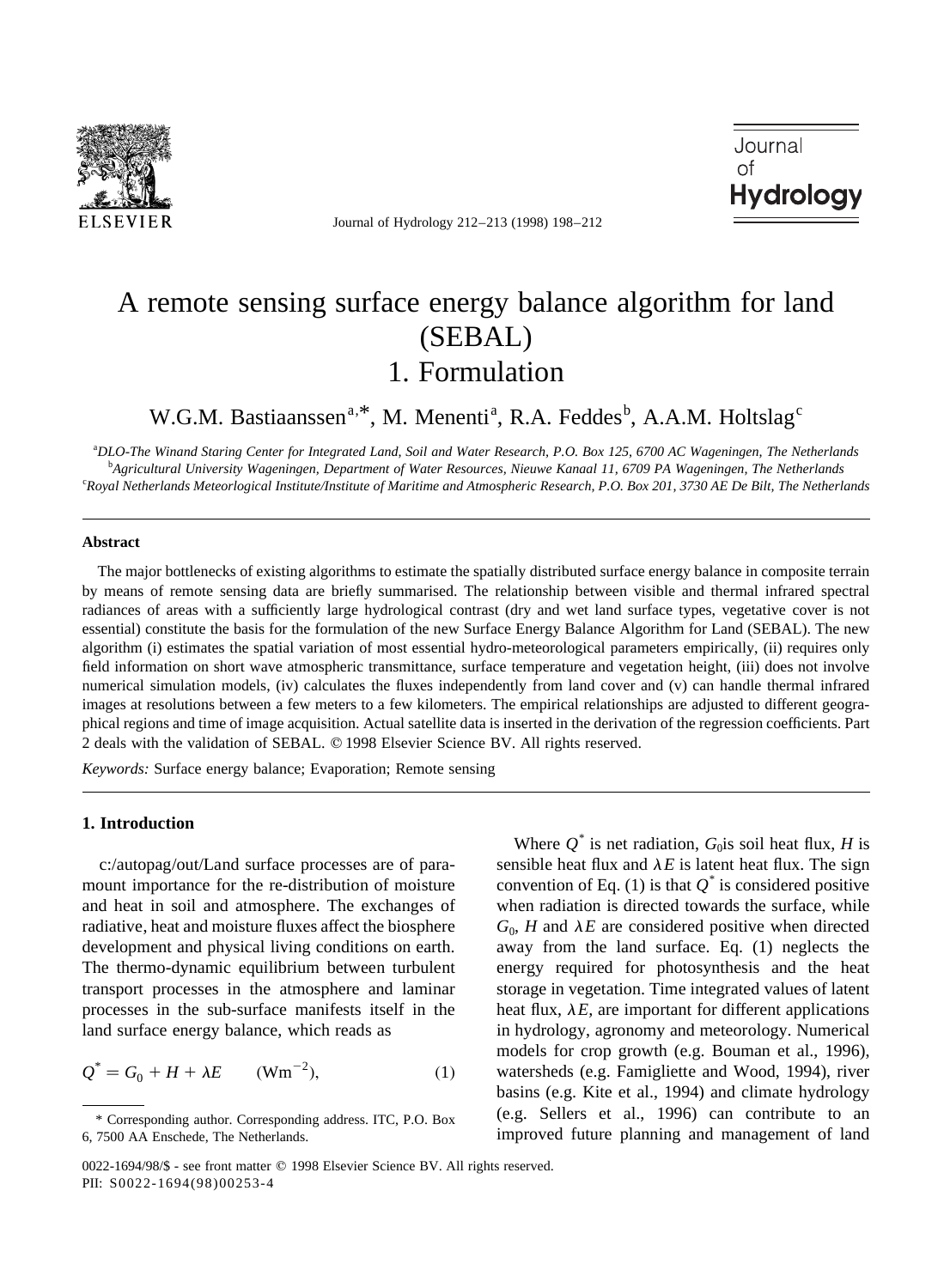and water resources. The number of these distributed hydrological models and land surface parameterization schemes for climate studies is still growing, while research on techniques as to how to verify model predicted energy balances and evaporation at the landscape and continental scale remains an underestimated issue. Hence, a serious question in regional evaporation studies needs to be addressed: *How can regional evaporation predicted by simulation models be validated with limited field data and can remote sensing help this verification process?*

Remote sensing data provided by satellites are a means of obtaining consistent and frequent observation of spectral reflectance and emittance of radiation of the land surface on micro to macro scale. Overviews on retrieving evaporation from these spectral radiance's have been presented by Choudhury (1989); Schmugge (1991); Moran and Jackson (1991); Menenti (1993); Kustas and Norman (1996) and Bastiaanssen (1998). Classical remote sensing flux algorithms based on surface temperature measurements in combination with spatially constant other hydro-meteorological parameters may be suitable for assessing the surface fluxes on micro scale (e.g. Jackson et al., 1977), but not for meso and macro scale. Hence, more advanced algorithms have to be designed for composite terrain at a larger scale with physio-graphically different landscapes. Most current remote sensing flux algorithms are unsatisfactory to deal with practical hydrological studies in heterogeneous watersheds and river basins, because of the following common problems:

- As a result of spatial variations in land use, land cover, soil physical properties and inflow of water, most hydro-meteorological parameters exhibit an evident spatial variation, which cannot be obtained from a limited number of synoptic observations.
- Availability of distributed in-situ measurements of solar radiation, air temperature, relative humidity and wind speed during satellite overpass is restricted. Some remote sensing flux algorithms require reference surface fluxes which are only measured during dedicated field studies.
- The performance of remote sensing flux algorithms in heterogeneous terrain is difficult to quantify. Large scale experimental studies towards the area-effective surface energy balances fail even

with 20 flux stations to assess the distributed and area-effective fluxes (e.g. Pelgrum and Bastiaanssen, 1996).

- Remote sensing observations provide basically an instantaneous 'snapshot' of the radiative properties of the land surface. A general framework to justify a daytime integration of surface fluxes from instantaneous observations is usually lacking.
- The required accuracy of aerodynamic surface temperature (  $\pm$  0.5 K) to calculate the sensible heat flux from remotely sensed radiometric surface temperature and synoptic air temperature can hardly be met (e.g.Brutsaert et al., 1993).
- A proper quantification of the surface roughness for heat transport from the surface roughness for momentum transport seems only feasible if supported by local calibrations (e.g. Blyth and Dolman, 1995). This correction is required for converting the remotely sensed radiometric surface temperature to aerodynamic temperature (e.g. Norman and Becker, 1995; Troufleau et al., 1997).
- The spatial scales of remote sensing measurements do not necessarily commensurate with those of the processes governing surface fluxes (e.g. Moran et al., 1997).
- Intra-patch advection cannot be accounted for as the surface fluxes are schematised to be vertical.
- Several remote sensing algorithms are often used in conjunction with data demanding hydrological and Planetary Boundary Layer models, which makes an operational application at regional scales cumbersome (e.g. Taconet et al., 1986; Choudhury and DiGirolamo, 1998).
- Information on land use types for the conversion between surface temperature to an expression of latent heat flux (e.g. Nieuwenhuis et al., 1985;Sucksdorff and Ottle, 1990) or for the ascription of hydro-meteoroglogical parameters (e.g. Taylor et al., 1997) are sometimes required. These methods are less suitable for sparse canopies and landscapes with an irregular geometry and complex structure.

To overcome most of these problems, a physically based 'multi-step' Surface Energy Balance Algorithm for Land (SEBAL) has been formulated (Bastiaanssen, 1995). SEBAL uses surface temperature  $T_0$ , hemispherical surface reflectance,  $r_0$  and Normalized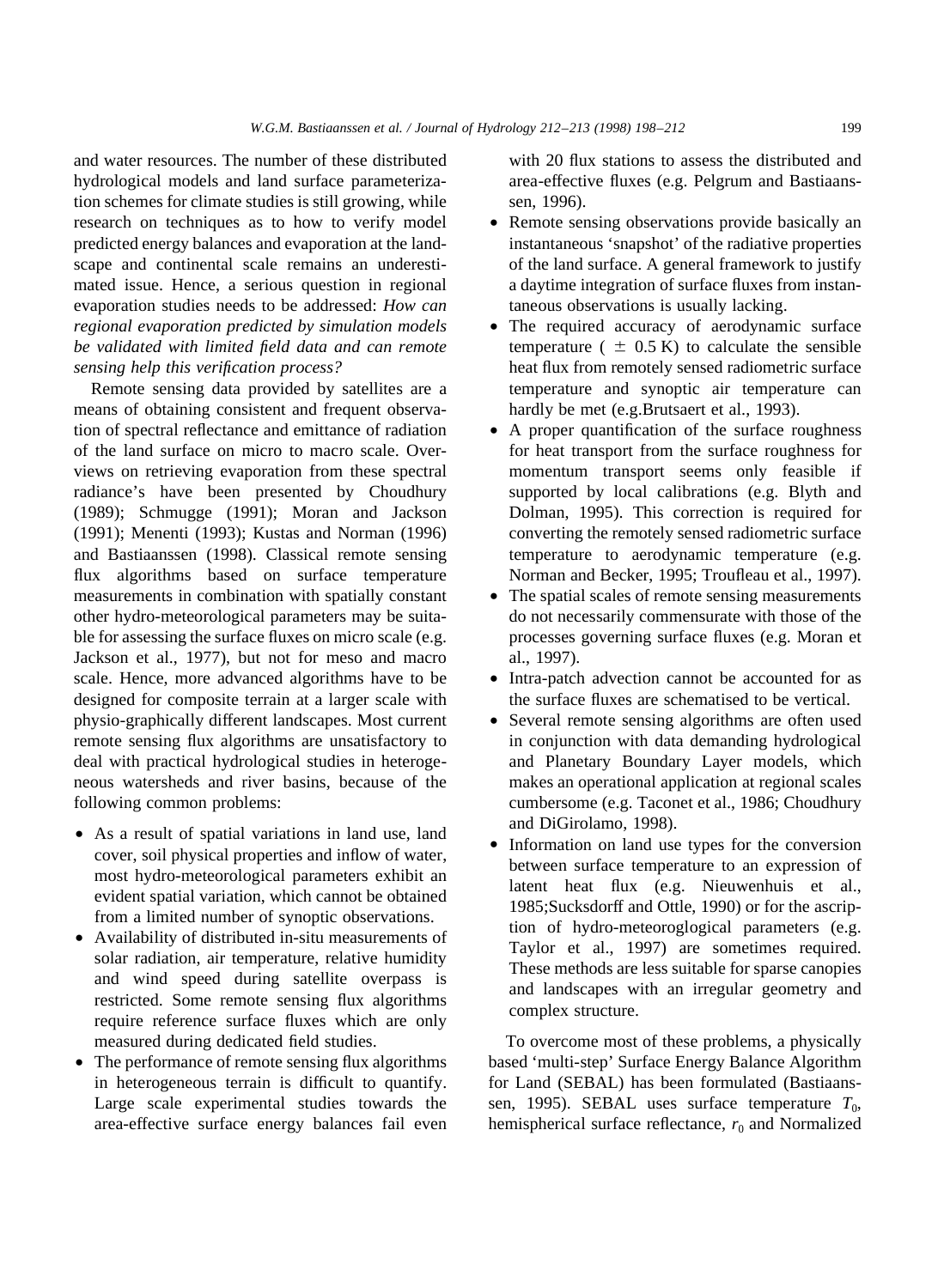

Fig. 1. Principal components of the Surface Energy Balance Algorithm for Land (SEBAL) which converts remotely measured spectrally emitted and reflected radiance's into the surface energy balance and land wetness indicators.

Difference Vegetation Index (NDVI), as well as their interrelationships to infer surface fluxes for a wide spectrum of land types. A conceptual scheme of SEBAL is presented in Fig. 1. SEBAL describes  $\lambda E$ as the rest term of the instantaneous surface energy balance,  $\lambda E$ 

$$
\lambda E(x, y) = F_1\{r_0(x, y), K^1(x, y), \varepsilon'_2, \varepsilon_0(x, y),
$$
  
×  $T_0(x, y), G_0(x, y), Z_{0m}(x, y), kB^{-1},$   
×  $u_*(x, y), L(x, y), \delta T_a(x, y)\},$  (2)

Where  $r_0$  is the hemispherical surface reflectance,  $K^{\downarrow}$ (Wm<sup>-2</sup>) is the incoming solar radiation,  $\varepsilon'_2$  is the apparent thermal infrared emissivity of the atmosphere,  $\epsilon_0$  is the surface thermal infrared emissivity,  $T_0(K)$  is the radiometric surface temperature,  $G_0(\text{Wm}^{-2})$  the soil heat flux,  $z_{0\text{m}}(\text{m})$  the surface roughness length for momentum transport,  $kB^{-1}$  the relationship between  $z_{0m}$  and the surface roughness length for heat transport,  $u$ <sup>\*</sup>(ms<sup>-1</sup>) the friction velocity, *L*(m) the Monin–Obukhov length and  $\delta T_a(K)$  is the near-surface vertical air temperature difference. The  $(x, y)$  notation denotes that a particular parameter is variable in the horizontal space domain with a resolution of one pixel. The parameter is considered to be spatially constant if the  $(x,y)$  notation is not mentioned explicitly.

# **2. Atmospheric corrections**

### 2.1. Hemispherical surface reflectance,  $r_0(x, y)$

Registrations of in-band reflected radiation at the

top of atmosphere  $K_{\text{TOA}}^{\dagger}(\mathbf{b})$  by operational earth observation satellites are usually acquired from a single direction. Corrections for atmospheric interference are generally based on detailed information on the state of the atmosphere (temperature, humidity and wind velocity at different altitudes), as extracted from radiosoundings. If this data is not available, the hemispherical surface reflectance  $r_0$  may be obtained from the broadband directional planetary reflectance  $r_p$  in a simple and straightforward manner (Chen and Ohring, 1984; Koepke et al., 1985)

$$
r_0 = \frac{r_{\rm p} - r_{\rm a}}{\tau_{\rm sw}}\,,\tag{3}
$$

where  $r_a$  is the fractional path radiance and  $\tau_{sw}^{''}$  is the two-way transmittance. The surface albedo  $r_0$  of the darkest pixel (e.g. deep sea) may be zero. If  $r_0 = 0$ , it follows from Eq. (3) that  $r_a$  is equal to  $r_p$  of a deep sea or any other dark target. Pyranometer measurements of  $K^{\downarrow}$  can be used to derive the single way transmittance  $\tau_{sw}$  from  $K^{\downarrow}$  and extra-terrestrial radiation from which the two-way transmittance  $\tau_{sw}^{''}(\tau_{sw} = \tau_{sw}^{*} \tau_{sw})$ can be assessed. The average error in estimating  $r_0$ from  $r_p$  through Eq. (3) is  $\Delta r_0 = 0.04$  (Bastiaanssen, 1998).

### 2.2. Land surface temperature,  $T_0(x, y)$

Long wave radiation can only be transmitted through the atmosphere in those ranges of the spectrum, where the molecular absorption by water vapour, gases and suspended materials is minimized, i.e. the atmospheric windows. Thermal infrared radio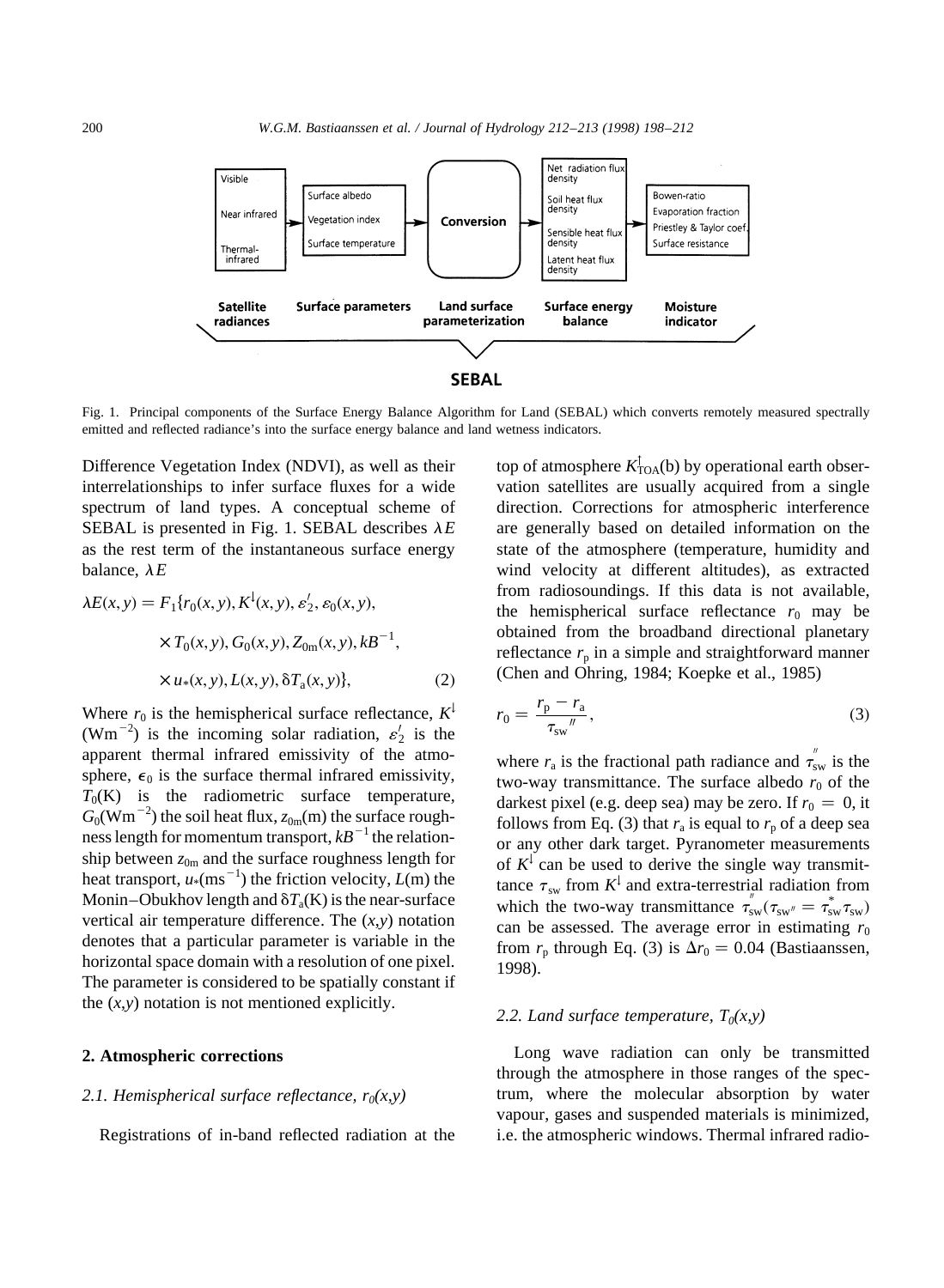meters have narrow bands in parts of the  $8-14 \mu m$ spectrum coinciding with these atmospheric windows. The relationship between the in-band spectral long wave radiance  $\hat{L}_{\text{TOA}}^{\dagger}$  (b) measured by spaceborne thermal infrared radiometers and the at-surface value  $L^{\dagger}$ (b) in the same spectral interval for a homogeneous atmosphere reads as

$$
L_{\text{TOA}}^{\dagger}(b, x, y) = \tau_{\text{lw}}(b)L^{\dagger}(b, x, y) + L_{\text{atm}}^{\dagger}(b) + \tau_{\text{lw}}(b)(1 - \varepsilon_0(b, x, y))L^{\dagger}(b) \qquad (\text{Wm}^{-2}), \quad (4)
$$

where $L_{\text{atm}}^{\dagger}(\mathbf{b})$  is the upward emitted sky radiation (thermal path radiance),  $\tau_{\rm lw}$ (b) represents the atmospheric transmittance applicable in the region b,  $L<sup>1</sup>(b)$  is the downwelling thermal radiance in the region b owing to atmospheric emittance and  $\epsilon_0$  is the thermal infrared surface emissivity. The absence of accurate data on the atmospheric composition which can be used to compute  $\hat{L}_{\text{atm}}^{\uparrow}(\mathbf{b})$  and  $\hat{\tau}_{\text{lw}}(\mathbf{b})$  at the moment of satellite overpass must be considered a norm, rather than an exception. It is therefore, proposed to derive  $\tau_{\text{lw}}(b)$  and  $L^{\dagger}_{\text{atm}}(b)$  from a regression analysis between  $L_{\text{TOA}}^{\uparrow}$  (b) measured at the satellite and in situ  $L^{\dagger}$ (b) values, where  $L^{\dagger}$ (b) is computed from radiometric surface temperature  $T_0$  applying Planck's law in the region b.

### **3. Net radiation**

Net radiation  $Q^*(x, y)$  is calculated from the incoming and outgoing all wave radiation fluxes

$$
Q^*(x, y) = (1 - r_0(x, y))K^1(x, y) + L^1 - L^1
$$
  
(x, y)  $Wm^{-2}$ , (5)

where  $L^{\downarrow}$  is the downwelling long wave radiation and  $L^1(x, y)$  is the upwelling long wave radiation. As SEBAL is only meant for cloud free conditions, techniques to assess the degree of cloudiness from remote sensing measurements are not included in the list of equations provided with Appendix A. Solar radiation  $K^{\downarrow}$  is computed according to the zenith angle of each individual pixel and therefore spatially variable,  $K^{\downarrow}$  $(x,y)$ . Most natural surfaces do not emit longwave radiation as a black radiator. Van de Griend and Owe (1992) used an emissivity box together with radiometers to measure simultaneously NDVI and

surface thermal infrared  $\epsilon_0$ in the savannah environment of Botswana. An emissivity  $\epsilon_0$  for the 8–  $14 \mu m$  spectral range could be predicted from NDVI using

$$
\varepsilon_0(x, y) = 1.009 + 0.047 \ln \text{NDVI}(x, y). \tag{6}
$$

The application of Eq. (6) is restricted to measurements conducted in the range of  $NDVI = 0.16 - 0.74$ . The value for  $\epsilon_0(x,y)$  can be used to calculate broad band grey body  $L^{\dagger}$  values from  $T_0$ , applying Stefan Boltzmann's law.

### **4. Soil heat flux**

Many studies have shown that the midday  $G_0/Q^*$ fraction is highly predictable from remote sensing determinants of vegetation characteristics such as vegetation indices and LAI (see Daughtry et al., 1990, for a review). The  $G_0/Q^*$  approach fails, however, in sparse canopies, because heat transfer into the soil is becoming a more significant part of the net radiation if soils are bare and dry. An improved version of  $G_0/Q^*$  based on radiometric surface temperature  $T_0$  is therefore proposed later. Another aspect which needs attention is the phase difference between  $G_0$  and  $Q^*$  arising from soil thermal storage during a daytime cycle.

As  $Q^*$  can be mapped aerially on the basis of space borne  $K^{\dagger}(x,y)$  and  $L^{\dagger}(x,y)$  data, the  $G_0/Q^*$  fraction is an attractive tool to describe the regional  $G_0$ -patterns. Eq. (7) is obtained by combining the transfer equation for soil heat flux  $G_0$  with the radiation balance (Eq. 5), and is expressed as a  $G_0/Q^*$  fraction

$$
\Gamma = \frac{G_0}{Q^*} = \frac{\lambda_s (T_0 - T_s)}{z \{ (1r_0) K^1 + L^* \}},\tag{7}
$$

Where  $z$  (m) is the depth at which soil temperature  $T_s$ is measured (a few centimeters below the surface),  $\lambda_s$  $(Wm^{-1} K^{-1})$  is the apparent soil thermal conductivity and  $L^*$  (Wm<sup>2</sup>) is the net long wave radiation ( $L^{\downarrow}$  - $L^{\dagger}$ ). The mathematical shape of Eq. (7) shows that  $\Gamma$ increases with  $T_0$  and  $r_0$ . Choudhury et al., (1984) introduced a *proportionality factor*  $\Gamma'$  to describe the conductive heat transfer in soil and an *extinction factor*  $\Gamma''$  to describe the attenuation of radiation through canopies. Bare soils have an extinction factor of  $\Gamma'' = 1.0$ . For mixed vegetation, the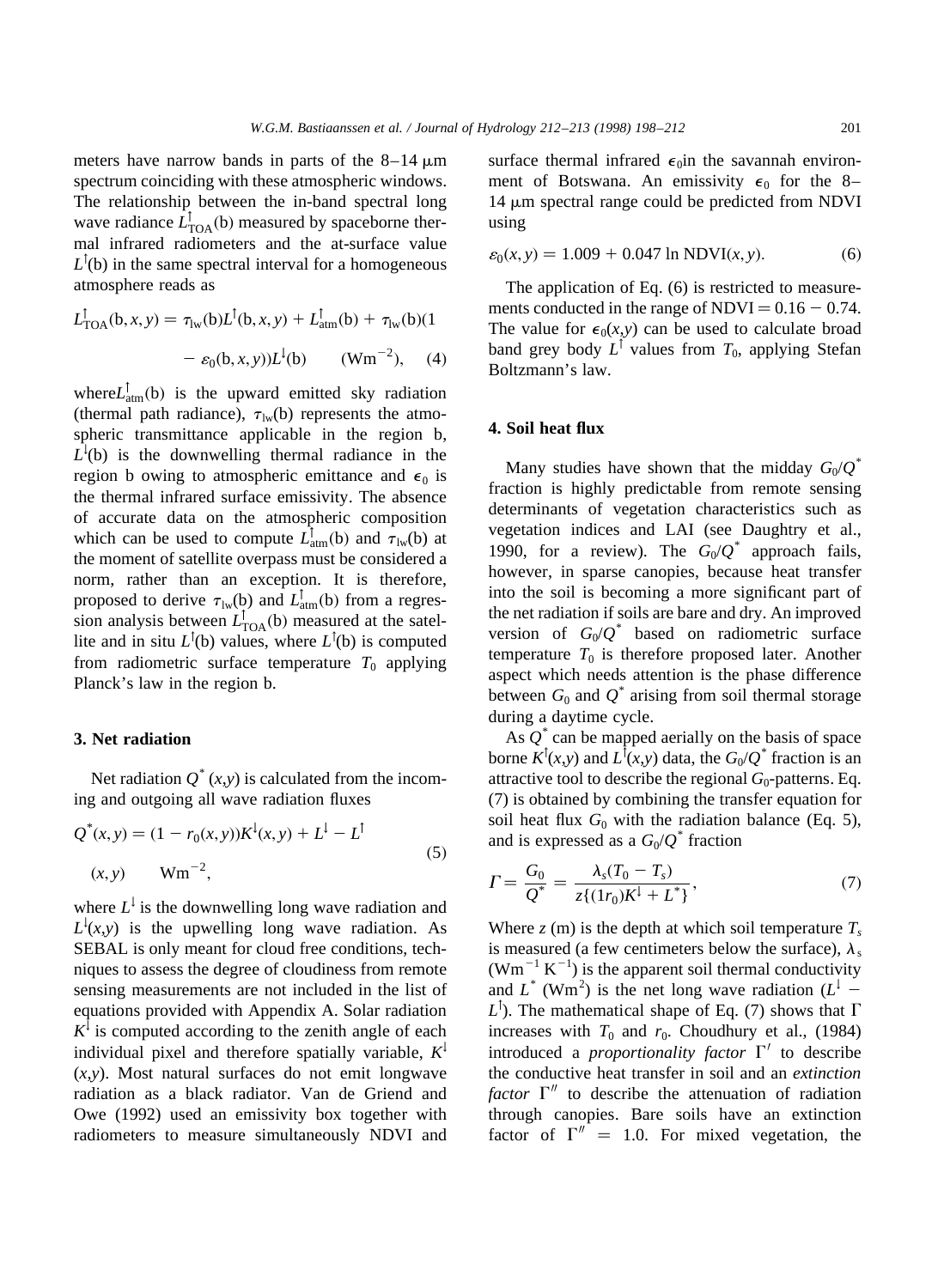

Fig. 2. Correlation between a factor  $c_1$  (Eq. 10) and the daytimeaverage hemispherical surface reflectance  $r_0^{\text{avg}}$  on the basis of field measurements at different types of sebkha collected during the summer and fall of 1988 and 1989 respectively in the Qattara Depression, Western Desert of Egypt.

parameterization of  $\Gamma$  consists of the product of these two components:

$$
\Gamma = \frac{G_0}{Q^*} = \Gamma' \Gamma''.
$$
\n<sup>(8)</sup>

Field studies from the Qattara Depression in the Western Desert of Egypt, where vegetation is completely absent (thus  $\Gamma'' = 1.0$ ), were applied to investigate the relationship between  $Q^*$ ,  $G_0$ ,  $T_0$  and  $r_0$ . The daylight averaged  $G_0/Q^*$  values for the Qattara Depression were found to range from 0.092 to 0.355, and variations could be explained to top-soil moisture and solar positions.

As a result of the thermal storage in the top-soil and transient soil temperatures, the behaviour of  $\Gamma'$  undergoes a diurnal cycle, i.e.  $\Gamma'(t)$ . The best fit between the remotely sensed  $T_0(t)$  and  $r_0(t)$  parameters and field observed  $\Gamma'(t)$  values becomes, according to the proportionality ascertained in Eq. (7), as follows:

$$
\Gamma'(t) = \frac{T_0(t)}{r_0(t)} C_1.
$$
\n(9)

where  $T_0(t)$  is the surface temperature in degrees centigrade and  $r_0(t)$  is the fractional hemispheric surface reflectance. The  $T_0(t)/r_0(t)$  ratio in Eq. (9) describes the heat storage and heat release effects on  $\Gamma'(t)$ . The regression coefficient  $c_1$  varies with soil properties and moisture (Fig. 2)

$$
c_1 = 0.0032 r_0^{\text{avg}} + 0.0062 (r_0^{\text{avg}})^2. \tag{10}
$$

The daytime-representative value  $r_0^{\text{avg}}$  reflects colour as well as soil moisture conditions because wet bare soil surfaces have low  $r_0^{\text{avg}}$ -values and are characterised by low  $c_1$  and  $\Gamma'(t)$  values.

Soil underneath vegetation receives less radiation than bare soil, so  $T_0 - T_s$  in Eq. (7) will be small. Information to describe  $T_0 - T_s$  is not available for regional energy balance studies. Efforts to formulate  $\Gamma''$  should therefore focus on remotely measurable vegetation parameters which control the attenuation of radiation. Choudhury (1989) showed that the extinction coefficient  $\Gamma''$  decreases non-linearly with increasing soil cover and LAI. Kustas and Daughtry (1990) found a linear relationship between  $\Gamma''$  and NDVI. In SEBAL, the NDVI was selected to describe



Fig. 3. Soil heat flux/net radiation data for a variety of surface types and soil cover as derived from Clothier et al. (1986), Choudhury (1989), Kustas and Daughtry (1990) and Van Oevelen (1993) to describe extinction effects by means of NDVI.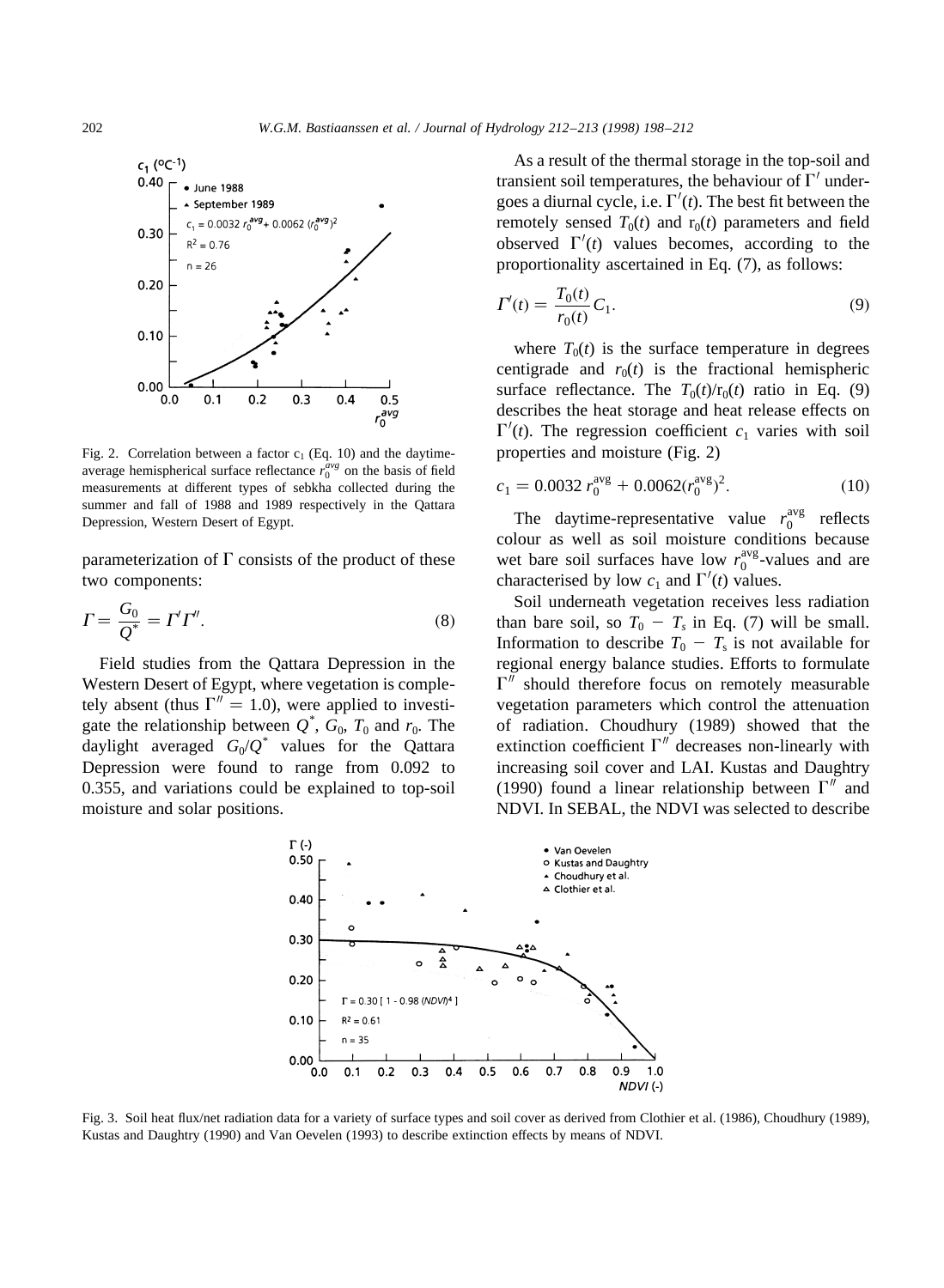

Fig. 4. Observed relationships between instantaneous surface temperatures,  $T_0$ , and hemispherical surface reflectance's,  $r_0$ , derived from Thematic Mapper measurements. Part A: Eastern Qattara Depression, path/row 178/39 acquired on 7 August, 1986, Part B: Western Qattara Depression, path/row 179/39, acquired on 13 November 1987.

the general effect of vegetation on surface fluxes see Fig. 1). Data from Clothier et al. (1986), Choudhury (1989), Kustas and Daughtry (1990) and van Oevelen (1991) shows that the best fit between  $\Gamma$ " and NDVI is

$$
\Gamma'' = 1 - 0.978 \text{ NDVI}^4. \tag{11}
$$

As  $\Gamma$  gets gradually more affected by  $\Gamma'$  when canopies become sparser (less attenuation by vegetation, which results in warmer soil pockets), the  $\Gamma$ -scatter within the envelope of Fig. 3 at low NDVI values increases. Combining Eqs.  $(8)$ – $(11)$  gives the opportunity to describe the  $G_0(Q^*)$  relationship for a wide spectrum of soil and canopy conditions

 $\Gamma'$ 

$$
\Gamma'' \Gamma(t) = \frac{T_0(t)}{r_0(t)} \{0.0032 \ r_0^{\text{avg}} + 0.0062 \ r_0^{\text{avg}}\} \tag{12}
$$

$$
\times \{1 - 0.978(\text{NDVI})^4\}.
$$

# **5. Momentum flux**

The relationship between momentum  $\sigma$ , sensible *H* and latent  $\lambda E$  heat fluxes can be demonstrated easily by:

$$
\sigma = \rho_{\rm a} u_{*}^2 \qquad (\text{Nm}^{-2}), \tag{13}
$$

$$
H = -\rho_a c_p u_* T_* \qquad (\text{Wm}^{-2}), \tag{14}
$$

$$
\lambda = -\rho_a c_p u_* q_* \qquad (\text{Wm}^{-2}), \tag{15}
$$

where  $\rho_a$  (kg m<sup>-3</sup>) is the moist air density,  $c_p$  $($ J kg<sup>-1</sup> K<sup>-1</sup> $)$  the air specific heat at constant pressure,  $u*(ms^{-1})$  the friction velocity,  $T^*(K)$  the temperature scale and  $q^*$  the humidity scale. Appendix B elaborates the computation of the momentum flux in a tabular format.

# *5.1. Area-effective momentum flux*

Classically, *u*\* is derived from wind profiles or sonic anemometers. Parts of a new method to determine the area-effective  $u^*$  from the negative slope between  $r_0$  and  $T_0$  was worked out by Menenti et al. (1989) Fig. 4 depicts measurements of  $T_0(r_0)$  relationships made by Landsat Thematic Mapper during two different overpasses of the Qattara Depression in the Western Desert of Egypt. Diversity in surface hydrological conditions generates a wide range of  $(T_0,r_0)$ values. The dry areas (sand dunes and limestone plateaux; groundwater is deep) have the largest reflectance  $(r_0 = 0.220 - 0.30)$  and contains the warmest spots with  $T_0 = 312-320$  K at the moment of acquisition (see Fig. 4A). The coldest land surface elements with  $r_0 = 0.10$  and  $T_0 = 302$  K are marsh lands. According to Fig. 4, a positive correlation exhibits between  $T_0$  and  $r_0$  on wet to intermediately dry land  $(r_0 < 0.23 T_0 < 313 K$ , i.e. the *evaporation controlled branch*), whereas the relationship turns to negative when  $r_0 > 0.23$ , i.e. the *radiation controlled branch*. Similar relationships, but for a different range of  $T_0$ according to prevailing weather conditions, have been found in other climates and landscapes (e.g. Seguin et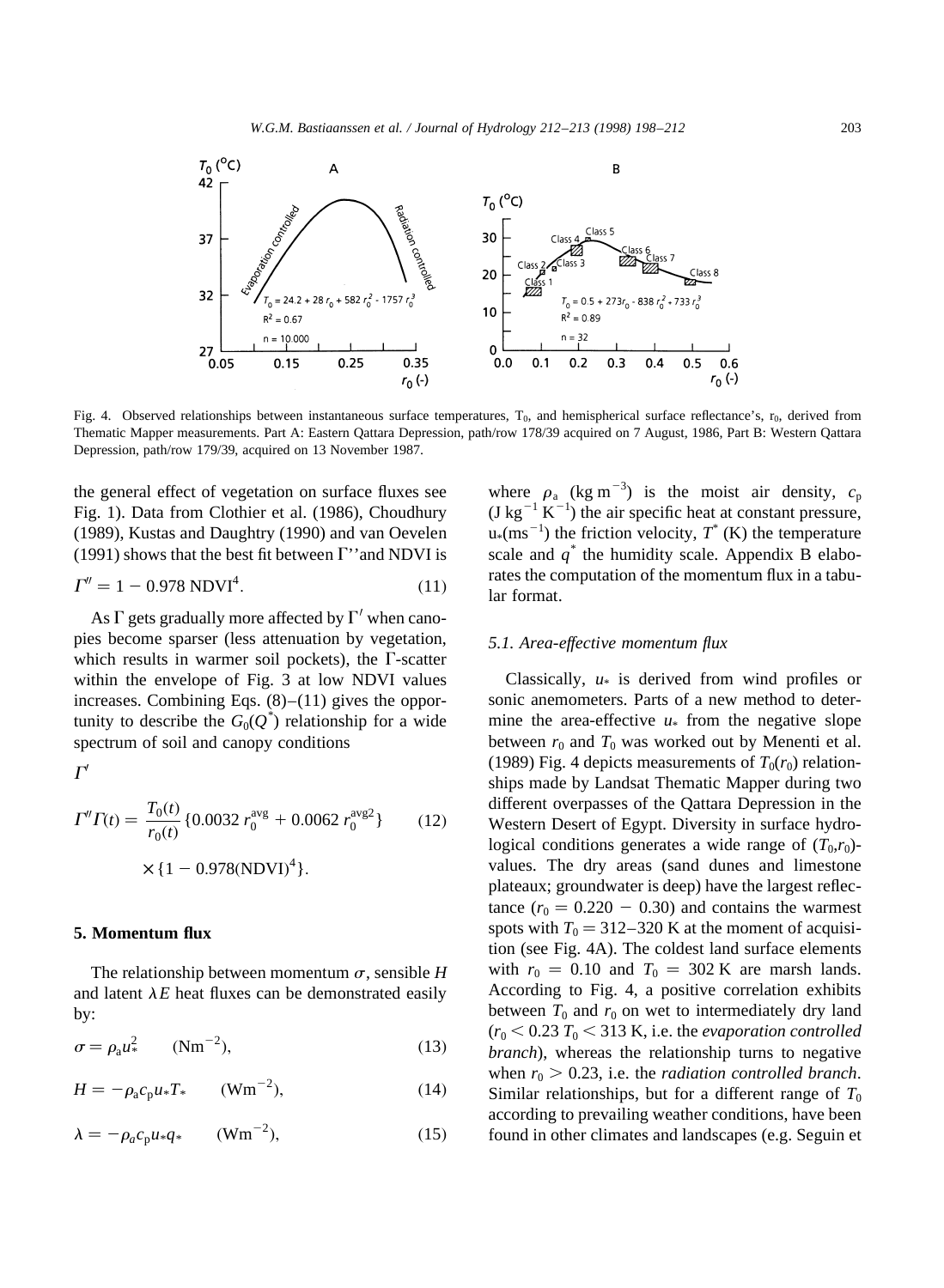al., 1989; Rosema and Fiselier (1990). The case studies presented in the second part of the present article are all based on the existence of the  $T_0(r_0)$ relationship. It is therefore rather likely that the trend is a generic physical phenomenon of land surfaces with heterogeneity in hydrological and vegetative conditions. Although research on the synergistic use of multi-spectral measurements has concentrated on the  $T_0(NDVI)$  relationship (e.g. Nemani et al., 1993), it will be demonstrated that  $T_0(r_0)$  relationships have additional advantages: The slope of the observed  $T_0(r_0)$  relationship has a physical meaning which is related to the area-effective momentum flux. The basic equation to demonstrate this is a substitution of the radiation balance into the surface energy balance

$$
K^{\downarrow} - r_0 K^{\downarrow} + L^* = G_0 + H + \lambda E \qquad (\text{Wm}^{-2}), \quad (16)
$$

which after expressing in  $r_0$  yields

$$
r_0 = \frac{1}{K^1}(K^1 + L^* - G_0 - H - \lambda E). \tag{17}
$$

Differentiation of Eq.  $(17)$  with respect to  $T_0$  gives the regional coupling between  $r_0$  and  $T_0$  and the response of surface fluxes to changes in  $r_0$  and  $T_0$ 

$$
\frac{\partial r_0}{\partial T_0} = \frac{1}{K^1} \left\{ \frac{\partial L^*}{\partial T_0} - \frac{\partial G_0}{\partial T_0} - \frac{\partial H}{\partial T_0} - \frac{\partial \lambda E}{\partial T_0} \right\}.
$$
 (18)

Surface temperature can only decrease with increasing albedo values if the evaporation process is ruled out. Otherwise  $T_0$  must increase owing to less evaporative cooling. For a set of surface elements or pixels being located on the negative slope between  $T_0$  and  $r_0$  (class 6–8 in Fig. 4B), the conditions  $\lambda E \approx$ 0, and  $\partial \lambda E / \partial T_0 \approx 0$  are fulfilled. If  $\partial \lambda E / \partial T_0 \approx 0$ , then Eq. (18) turns into

$$
\frac{\partial r_0}{\partial T_0} = \frac{1}{K^1} \left\{ \frac{\partial L^*}{\partial T_0} - \frac{\partial G_0}{\partial T_0} - \frac{\partial H}{\partial T_0} \right\}.
$$
 (19)

The advantage of Eq. (19) is that for dry land elements at the regional scale,  $\partial H / \partial T_0$  can be approximated by remote sensing estimates of  $\partial r_0/\partial T_0$ . The height at which the fluxes apply is a function of the horizontal extent of the surface. The condition  $\partial T_{p-B}/\partial T_{p-B}$  $\partial T_0 = 0$  applies at a higher altitude and thus for a regional scale. The potential temperature,  $T_{p-B}$  at the blending height for heat transport,  $z_B$ , is regionally

constant (Claussen, 1990). The value of  $\partial H/\partial T_0$ derived from Eq. (19) after solving  $\partial L^* / \partial T_0$ ,  $\partial G_0 / \partial T_0$ and  $\partial r_0 / \partial T_0$  has a physical meaning which provides the opportunity to obtain $r_{ah-B}^{dry}$ 

$$
\frac{\partial H}{\partial T_0} = \frac{\rho_a c_p}{r_{\text{ah}B^{\text{dry}}}} + \rho_a c_p \frac{\partial}{\partial T_0} \left(\frac{1}{r_{\text{ah}B^{\text{dry}}}}\right) T_0 \qquad (\text{Wm}^2 \text{K}^1). \tag{20}
$$

Unfortunately, the second term of the right hand sight of Eq. (20) cannot be solved analytically. A numerical differentiation is, however, feasible when the Monin Obukhov length *L* is solved at different  $T_0$ values. Therefore, the area-effective buoyancy effect imbedded in  $r_{\text{ahB}}^{\text{dry}}$  has to be quantified first. A solution for the stability correction for heat over dry land surface elements,  $\psi_h^{\text{dry}}$ , requires estimates of the area-effective  $\langle H \rangle$  for all pixels on the radiation controlled branch of the  $T_0(r_0)$  relationship. Without further field investigations, the negative slope between  $r_0$  and  $T_0$  can be used to distinguish pixels for which it may be assessed that  $\lambda E \approx 0$ . The areaeffective *H*-value at these dry land surface elements can be obtained by weighted averaging of the distributed *H*-fluxes under restricted physical conditions (Shuttleworth, 1988)

$$
H_{\text{dry}} = -\sum_{n}^{1} (Q^* - G_0)x, \qquad \text{for} \partial r_0 / \partial T_0 < 0
$$
\n
$$
\text{(Wm}^{-2}), \qquad (21)
$$

where *n* is the number of pixels with  $\partial r_0 / \partial T_0 < 0$ . Hence, the  $T_0(r_0)$  relationship provides a unique opportunity without further ground information to retrieve  $\partial H/\partial T_0$  and  $r_{\text{ahB}}^{\text{dry}}$  from Eq. (20), which after having solved the effective thermal stability correction  $\psi_h^{\text{dry}}$  and effective surface roughness length  $z_{0h}^{\text{dry}}$  for dry land surface elements can be used to estimate the area-effective momentum flux,  $u_*^{\text{dry}}$  according to

$$
r_{\text{ahB}}^{\text{dry}} = \frac{1}{ku^* \text{dry}} \left\{ \ln \left( \frac{Z_{\text{B}}}{Z_{0\text{h}}^{\text{dry}}} \right) - \psi_{\text{h}}^{\text{dry}} \right\} \qquad (\text{sm}^{-1}). \tag{22}
$$

*5.1.1. Area-effective surface roughness length for heat* transport, z<sup>dry</sup>

The effective roughness length  $z_{0h}^{\text{dry}}$  is a value that yields the correct area-effective  $\langle H \rangle$  value by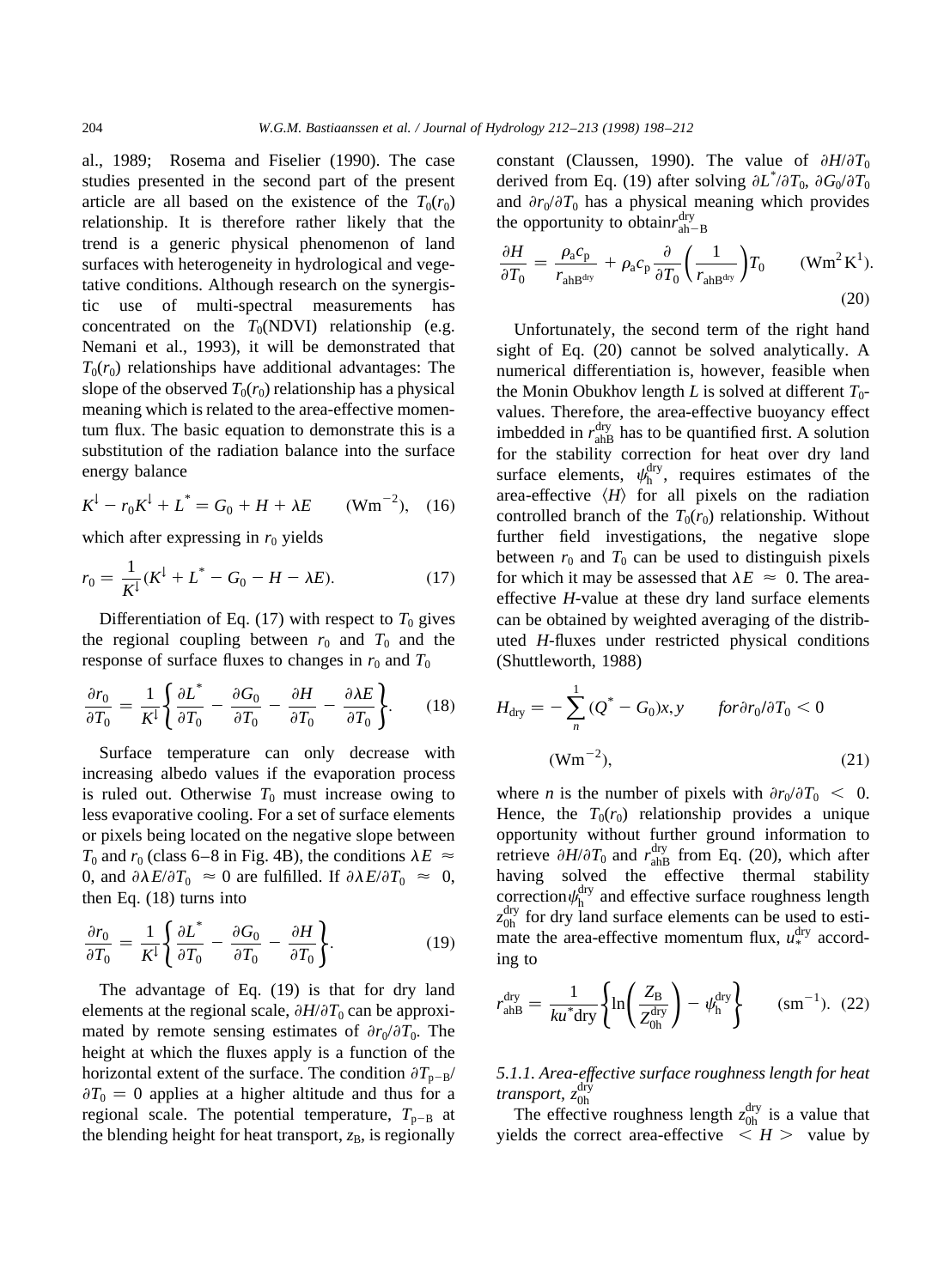using boundary layer similarity theory over a given landscape structure and topography. The roughness length for heat transport,  $z_{0h}$ , is related to the aerodynamic resistance according to Eq. (22).

In this stage of the computation,  $z_{0h}^{\text{dry}}$ ,  $\psi_{h}^{\text{dry}}$  and  $u_{*}^{\text{dry}}$  are all unknown. We will first discuss  $z_{0h}^{\text{dry}}$  then  $\psi_{h}^{\text{dry}}$  and determine  $u_{*}^{\text{dry}}$  as the left unknown. Noilhan and Lacarrere (1995) used a simple logarithmic averaging procedure for the Hapex–mobilhy area

$$
z_{0h}^{\rm eff} = \exp\left\{\frac{1}{n}\left(\sum_{i=1,n} \quad \ln \quad z_{0h}(x,y)\right)\right\}(m), (23)
$$

where *n* represents the number of land surface elements or pixels. The distributed values of roughness length for heat transport at any pixel are computed from the roughness length for momentum transport (Moran, 1990)

$$
z_{0m}(x, y) = \exp(c_2 + c_3 NDVI(x, y))
$$
 (m), (24)

The conversion of  $z_{0m}(x,y)$  into  $z_{0h}(x,y)$  is done by the  $kB^{-1}$  factor ( $kB^{-1} = \ln z_{0m}/z_{0h}$ ). Eq. (24) is essentially meant to describe the roughness effects on surface drag as a function of leaf area development for a particular crop. It does not describe the effect a landscape structure has on *z*0m. For conditions of natural vegetation with dispersed shrubs and trees, *z*0m depends on the spacing, shape, size, distribution and density of these obstacles (Lettau, 1969) which obviously cannot be related to NDVI alone. Raupach (1994) though, found encouraging results from simply modelling  $z_{0m}/h_v$  fractions as a function of LAI. The  $c_2$ and  $c_3$  coefficients of Eq.  $(24)$  depend on the study area, and can be estimated from measurements of the vegetation height  $h<sub>v</sub>$ , which are especially important at the extremes of NDVI.

# *5.1.2. Distributed surface roughness length for heat transfer,*  $z_{0h}(x, y)$

The ratio between  $z_{0m}$  and  $z_{0h}$  changes with scale and surface type (e.g. Prevot, 1994; Blyth and Dolman, 1995) and a generic solution to this problem is still in its infancy. Although  $kB^{-1} = 2.3$  is commonly applied to indicate the physical difference in  $z_{0m}$  and  $z_{0h}$ , there is evidence that some land cover classes at specific scales may have significantly larger  $kB^{-1}$  values (e.g. Beljaars and Holtslag, 1991. Wang (1998) demonstrated that after consistently applying

the transfer equations for *H* in desert–oasis systems,  $z_{0\text{h}}^{\text{eff}}$  to match  $\langle H \rangle$  to be larger than  $z_{0\text{m}}^{\text{eff}}$  to match  $\langle \tau \rangle$  The latter results in negative  $kB^{-1}$  values at a scale of 100 km. Hence,  $z_{0h}$  can be derived from  $z_{0m}$  under controlled experimental conditions, but the description of the spatial variability of  $z_{0h}(x,y)$  in heterogeneous landscapes is not straightforward.

Another problem is that the aerodynamic surface temperature  $T_{z0h}$  required to solve *H* is not equal to the radiometric surface temperature  $T_0$  retrievable from remote sensing data. To circumvent the problem of adjusting  $z_{0m}/z_{0h}$  to  $T_0$  (e.g. Sugita and Brutsaert, 1990; Lhomme et al., 1994), it is hereby suggested to adjust  $T_{z0h} - T_a$  to  $z_{0h}$ . This solution is based on assessing  $z_{0h}$  first from spatially variable  $z_{0m}(x,y)$  and an areal constant  $kB^{-1}$  value (which may give erroneous  $z_{0h}(x, y)$  values). The temperature difference between  $T_{\text{z0h}}$  at height is  $z_{0h}$  and  $T_a$  at reference height can then be assessed to match a particularly measured or estimated sensible heat flux. By doing so, the need for explicitly quantifying aerodynamic surface temperatures  $T_{z0h}$  from  $T_0$  is eliminated because  $T_{z0h} - T_a$  is derived from  $H$  flux and roughness length  $z_{0h}$ . In this approach, the relevant role of  $kB^{-1}$  to convert radiometric into aerodynamic surface temperature is reduced and  $kB^{-1} = 2.3$  can be satisfactorily used for watersheds. The calculation of  $z_{0m}(x, y)$  should, however, be done as accurately as possible as  $z_{0m}(x, y)$  is also required for the disaggregation of area-effective momentum flux  $u^{\text{eff}}_*$  into local scale momentum fluxes,  $u*(x,y)$ .

Without  $u^{\text{dry}}_*$ , neither the Monin–Obukhov length  $L^{\text{dry}}$ , nor the stability correction  $\psi_{h}^{\text{dry}}$  for heterogeneous and dry terrain can be solved. However,  $u_*^{\text{dry}}$  is imbedded in  $r_{\text{ah}-\text{B}}^{\text{dry}}$  and  $L^{\text{dry}}$  and an iteration is designed to obtain  $u^{\text{dry}}_*$ . The numerical procedure of Holtslag and Van Ulden (1983) to estimate  $u_*$  and update *L* and  $t > it > \psi_h$  with consecutive improvements in *u*\*for a pasture area in The Netherlands is followed. The solution of the iteration yields an areaeffective  $u^{\text{dry}}_*$  value. As the area-effective momentum flux  $\tau^{\text{eff}}$  is approximately similar for wet and dry land surface elements (some differences owing to stability corrections persists),  $u^{\text{dry}}_* \sim u^{\text{eff}}_*$  is a reasonable assumption and  $\tau^{\text{eff}}$  becomes

$$
\tau^{\rm eff} \sim \rho_{\rm a} \left( u_*^{\rm dry} \right)^2 \qquad (\text{Nm}^{-2}). \tag{25}
$$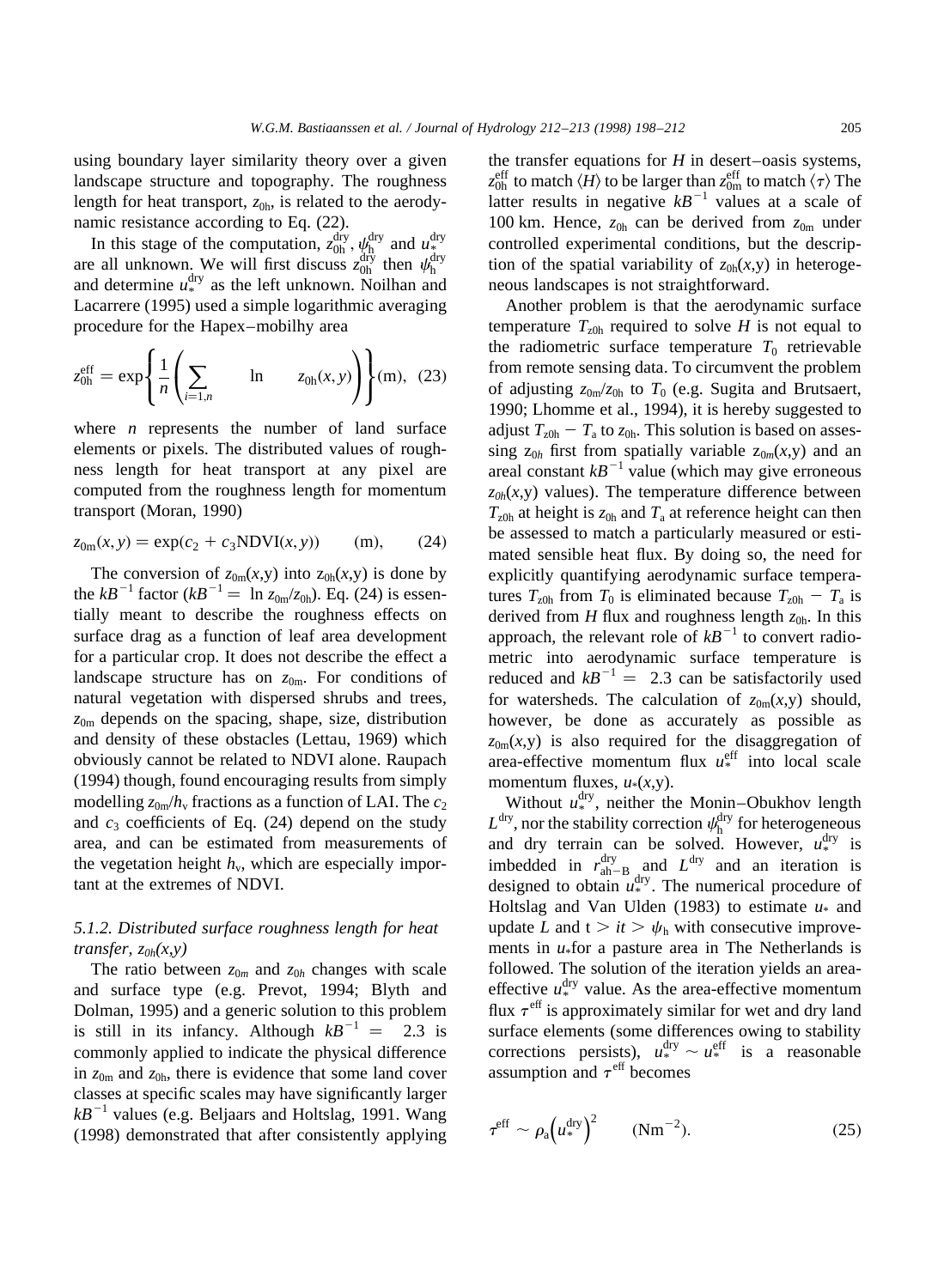# *5.2. Disaggregated momentum flux,*  $\tau(x,y)$

A disaggregation of  $\tau^{\text{eff}}$  was deemed necessary to estimate local scale momentum fluxes. Anticipating also that, the standard logarithmic wind profile expression is used to infer the area-effective nearsurface wind speed at  $z = z_{\text{sur}}$  using  $u^{\text{eff}}_*$  and  $z^{\text{eff}}_{0\text{m}}$ 

$$
u(z_{\rm sur}) = \frac{u_{*}^{\rm eff}}{K} \left[ \ln \left( \frac{z_{\rm sur}}{Z_{0\rm m}^{\rm eff}} \right) - \psi_m^{\rm eff} \right] \qquad (\rm ms^{-1}), \quad (26)
$$

where *k* is the von Karman constant and  $\psi_m$  is stability correction for momentum transfer. The value for  $z_{0m}^{\text{eff}}$  is computed in the same manner as was done for  $z_{0h}^{\text{dry}}$  (see Eq. (23)).

The SEBAL schematisation is based on Fiedler and Panofsky (1972) of a near-surface area-effective wind speed,  $u(z_{sur})$ , in combination with a local surface roughness,  $z_{0m}(x,y)$ . For  $z < z_{sur}$ ,  $u_*^{\text{eff}}$  can be disaggregated into  $u*(x,y)$  using local estimates of terrain roughness as

$$
u_*(x, y) = \left\{ \frac{1}{ku(z_{\text{sur}})} \left[ \ln \frac{z_{\text{sur}}}{z_{0\text{m}}(x, y)} - \psi_{\text{m}'}(x, y) \right] \right\}^1
$$
 (27)  
(ms<sup>1</sup>).

# **6. Sensible and latent heat fluxes**

At wet surfaces where water vapour is released with a rate determined by the atmospheric demand, the vertical difference in air temperature  $\delta T_a$  is reduced to a minimum. A downward sensible heat flux to the ground arises if evaporation cools the air, a phenomenon known as 'advection entrainment' (McNaughton, 1976). Kalma and Jupp (1990) and Gay and Bernhofer (1991) conducted measurements above wet surfaces under arid conditions, which showed that  $T_a$  can exceed  $T_0$  by several degrees during daytime. Except at boundaries between wet and dry surfaces, however, this heat enhancement of  $\lambda E$  rarely exceeds the net available energy  $(Q^* - G_0)$  by 10%. A general assumption of an evaporative fraction of 100% ( $\Lambda = 1.0$ ) at wet surfaces is therefore a safe first approximation. Sub-areas exhibiting extremes in evaporative fraction can be appraised on the basis of the  $T_0(r_0)$  relationship. This makes it feasible to identify specific pixels where  $Q^* = H + G_0 (\lambda E =$ 

0) and where pixels with  $Q^* = G_0 + \lambda E$  (H = 0) apply. The challenge of thermal infrared remote sensing is to correctly interpolate the surface energy balance of all other pixels between these two extremes. Appendix C summarizes all necessary computation steps for sensible and latent heat fluxes.

# *6.1. Distributed air resistance to heat transport,*  $r_{\text{absur}}(x, y)$

As  $u*(x, y)$  and  $z_{0h}(x, y)$  are solved in this stage of the computations,  $r_{\text{absur}}(x, y)$  can be assessed for any nearsurface integration height  $z<sub>sur</sub>$ 

$$
r_{\text{ah-sur}}(x, y) = \frac{1}{ku_*(x, y)} \left\{ \ln \left[ \frac{z_{\text{sur}}}{z_{0\text{h}}(x, y)} \right] - \varphi z_{\text{hsur}}(x, y) \right\}
$$
\n(ms<sup>1</sup>). (28)

The sensible heat flux *H*(*x*,*y*) is implicitly present in the stability correction,  $\psi_{hsw}(x, y)$ , which makes the computation of  $r_{\text{absur}}(x, y)$  less straightforward. During the first approximation of  $r_{\text{absur}}(x, y)$ , all pixels have  $H(x,y) = 0$  (thus  $\psi_h = 0$ ). The latter will yield a first, and wrong, estimate of  $H(x, y)$ . Using the  $H$ values so obtained in the second iterative loop will give a second estimate of  $H(x,y)$  etc. A number of 3–4 iterations is usually sufficient to obtain stationarity in *H*-fluxes.

# *6.2. Near-surface vertical air temperature difference,*  $\delta T_a(x,y)$

Sensible heat flux is traditionally estimated inferring  $T_{z0h}$  from remote sensing data (assuming  $T_{z0h}$  =  $T_0$ , after adjusting  $kB^{-1}$  and  $T_a$  from synoptic measurements. As  $T_{z0h}$  and  $T_a$  for each land unit needs to be measured at different elevations and exactly on the same moment and place with a very high degree of precision, the combination of independent  $T_{z0h}$  and  $T_a$  measurements for estimating  $\delta T_a$  may create severe practical problems. It is therefore easier to estimate  $\delta T_a$  from an inversion of the transfer equation for sensible heat which guarantees reasonable *H*fluxes in composite terrain and links  $kB^{-1}$  physically to  $\delta T_a$  in a physically and mathematically correct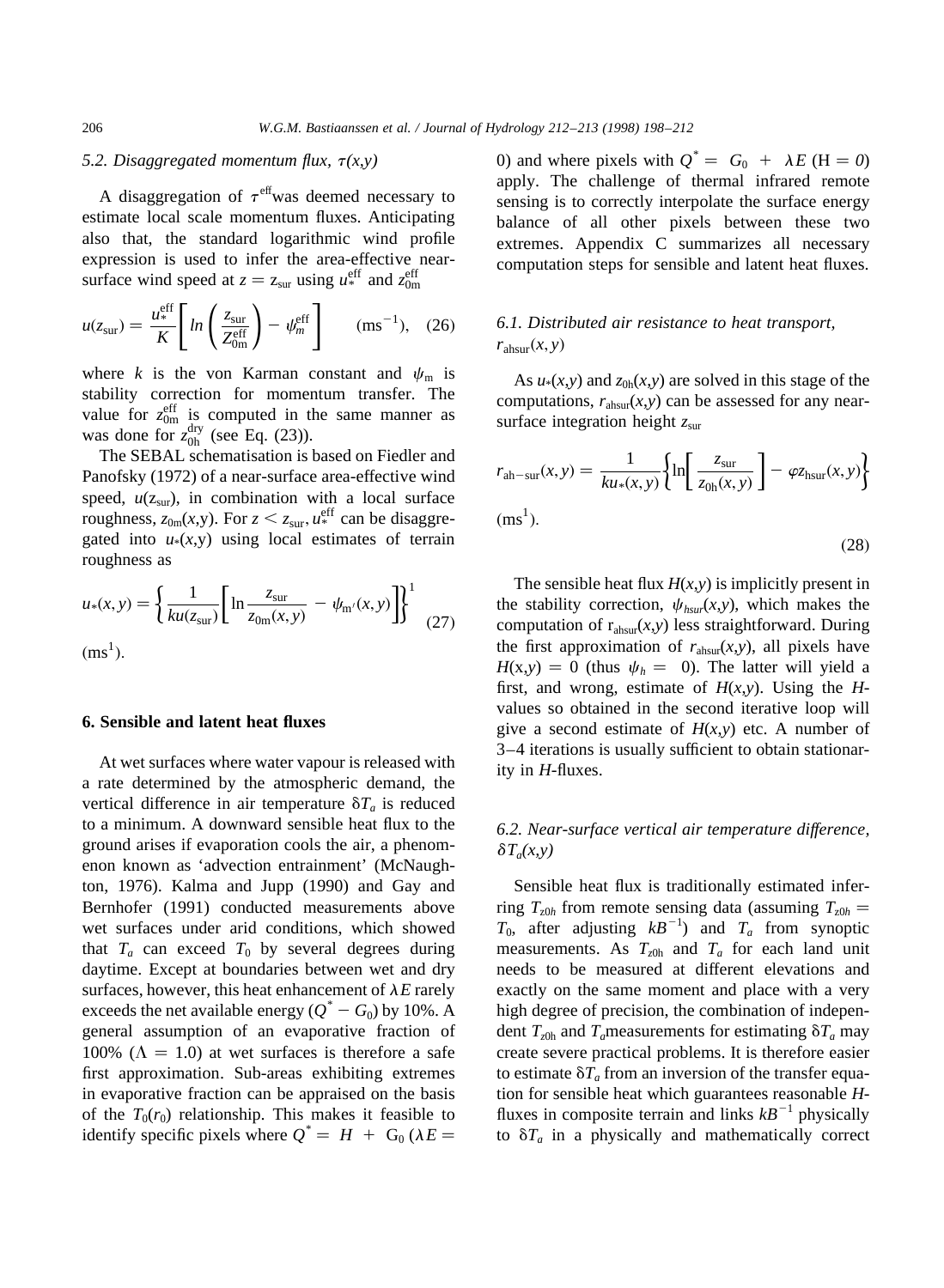manner.

$$
T_{z0h} - T_a = \delta T_a = \frac{Hr_{ah}}{\rho_a c_n} \qquad (K). \qquad (29)
$$

Values for  $\delta T_a$  are ultimately linked to  $kB^{-1}$  (see also Kustas et al., 1989) because  $T<sub>z0h</sub>$  determines  $\delta T_a$  and  $z_{0h}$  affects  $T_{z0h}$ . The practical bottleneck of solving Eq.  $(29)$  is that *H* is only known at the extremes of the  $T_0(r_0)$  relationship (*H* = 0 and *H* =  $Q^* - G_0$ ). For these specific land surface elements,  $\delta T_a$  can be solved according to Eq. (29). As surfaces with high  $\delta T_a$ -values coincide with high thermally emitted spectral radiance values, and  $\delta T_a = 0$  is linked to a low thermal emission, the radiometric surface temperature  $T_0$  may be used to interpret  $\delta T_a$ across the image. A more detailed investigation of the possibility of using  $T_0$  from Eq. (2) as an interpreter of  $\delta T_a$  in composite terrain is worthwhile. For heterogeneous land surfaces, the following expression is assumed to be valid

$$
\delta T_a = c_4 T_0 - c_5 \qquad (K), \tag{30}
$$

where  $c_4$  and  $c_5$  are the linear regression coefficients valid for one particular moment and landscape. The correctness of Eq. (30) has been investigated using data collected from large scale field experiments held in Niger (Fig. 5), Egypt and China (Wang et al., 1995) (Fig. 6). Franks and Beven (1997) demonstrated also the validity of Eq. (30) for the FIFE study area in Kansas. If the minimum and maximum values of  $\delta T_a$  are calculated for the coldest and warmest pixel(s), the extremes in *H* are 'anchored' and outliers of *H*-fluxes will be prevented. The  $c_4$  and  $c_5$  coefficients can be based on pixels with given  $H = Q^* - G_0$ ,  $\delta T_a$  and  $T_0$  values. Moreover, the whole discussion of the accuracy attainable in deriving  $T_0$  from remote sensing measurements becomes less important if  $\delta T_a$ is derived by inversion of *H*-flux rather than from independent  $T_0$  and  $T_a$  measurements and  $kB^{-1}$  adjustment. In SEBAL, surface temperature  $T_0$  is only meant to distribute  $\delta T_a$  regionally according to the magnitude of  $T_0$ , but does not contribute to the establishment of  $\delta T_a$ .

### 6.3. Sensible  $H(x, y)$  and latent heat flux,  $\lambda E(x, y)$

As the transport resistance  $r_{\text{absur}}(x, y)$  and the driving gradient  $\delta T_a(x,y)$  have been mapped, and care was taken that the extremes of *H* are 'anchored' by adjusting the  $\delta T_a(T_0)$  relationship,  $H(x, y)$  can be found as

$$
H(x, y) = \frac{\rho_a c_p}{r_{\text{absur}}(x, y)} \delta T_{\text{asur}}(x, y) \qquad (\text{Wm}^{-2}). \tag{31}
$$

For conditions of zero horizontal advection (which is considered by relating the integration height for flux computations  $z_{sur}$  to pixel size),  $\lambda E$  can be obtained as the residual of the energy budget theorem

$$
\lambda E(x, y) = Q^*(x, y) - G_0(x, y) - H(x, y) \qquad (\text{Wm}^{-2}).
$$
\n(32)

### **7. Summary**

Net radiation is obtained from distributed hemispherical surface reflectance and surface temperature data in combination with spatially variable zenith angles to account for variable incoming short wave radiation values. Soil heat flux is obtained from an empirical soil heat flux/net radiation fraction that accounts for the phase difference between soil heat flux and net radiation arising during a daytime cycle. Surface temperature is included in the parameterization for soil heat flux to assess more accurately the large soil heat flux occurring when fractional soil coverage is low. The area-effective momentum flux is computed from the slope between surface albedo and surface temperature rather than from conventional vertical wind profiles or sonic measurements conducted at ground level. The vertical air temperature difference between aerodynamic surface temperature and air temperature is obtained from inversion of the transfer equation for sensible heat flux and linked linearly afterwards to the remotely sensed radiometric surface temperature. It can only be done at wet  $(H = 0)$  and dry pixels  $(AE = 0)$ . This excludes the need for independent synoptic air temperature observations and ensures a correct physical coupling between the surface roughness for heat transport, vertical temperature gradients and fluxes – which is one of the greatest obstacles in thermal remote sensing (Carlson, 1995). The formulation of the sensible heat flux follows the Monin–Obukhov similarity hypothesis. The latent heat flux is obtained as the residue of the land surface energy balance. The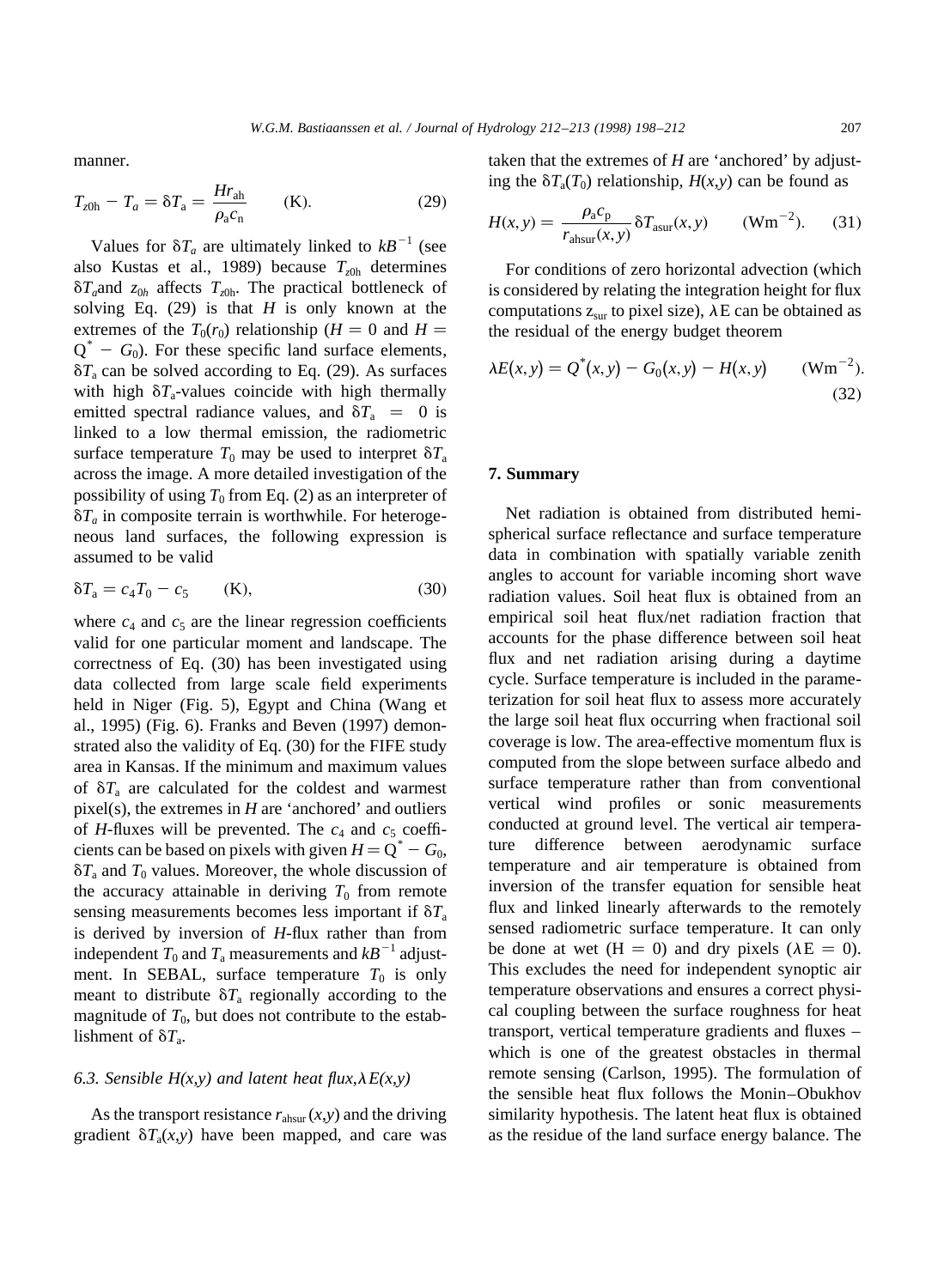### Table 1

Advantages and disadvantages of the new SEBAL scheme

| Advantages                                                                                                                                                                   | Disadvantages                                                                   |
|------------------------------------------------------------------------------------------------------------------------------------------------------------------------------|---------------------------------------------------------------------------------|
| Minimal collateral data required                                                                                                                                             | Cloud-free conditions required                                                  |
| Physical concept, and therefore applicable for various climates                                                                                                              | Presence of drylands ( $\Lambda = 0$ ) and wetlands<br>$(\Lambda = 1)$ required |
| No need for land use classification                                                                                                                                          | Surface roughness is poorly described                                           |
| No need to involve data demanding hydrology and PBL models                                                                                                                   | Only suitable for flat terrain.                                                 |
| Possibility to obtain semi-variograms and probability density functions of the most essential                                                                                |                                                                                 |
| hydro-meteorological parameters if high resolution data is used                                                                                                              |                                                                                 |
| Method is suitable for all visible, near-infrared and thermal-infrared radiometers, which implies                                                                            |                                                                                 |
| that it can be applied at different spatial and temporal resolutions (that does not mean that a high<br>accuracy is guaranteed for all combinations of scale and resolution) |                                                                                 |
| For high resolution images, the results can be verified with in-situ fluxes and soil moisture                                                                                |                                                                                 |
| measurements                                                                                                                                                                 |                                                                                 |
| Modular approach.                                                                                                                                                            |                                                                                 |



Fig. 5. Linearity of air temperature  $T_a$ , near-surface vertical air temperature differences  $\delta T_a$  and surface temperature  $T_0$  measured at the West Central Super-site during HAPEX–SAHEL, September 1992, Part A:  $\delta T_a(T_0)$  relationship, Part B:  $T_a(T_0)$  relationship.



Fig. 6. Observed behaviour of near-surface vertical air temperature differences,  $\delta T_{\text{a-sur}}$ , and surface temperature,  $T_0$ , in the HeiHe basin, China with distinct land surface types such as desert, oases and mountains along a 50 km transect, July 9 1991. (A)  $\delta T_{a-sur} (T_0)$  relationship and (B)  $T_a(T_0)$  relationship.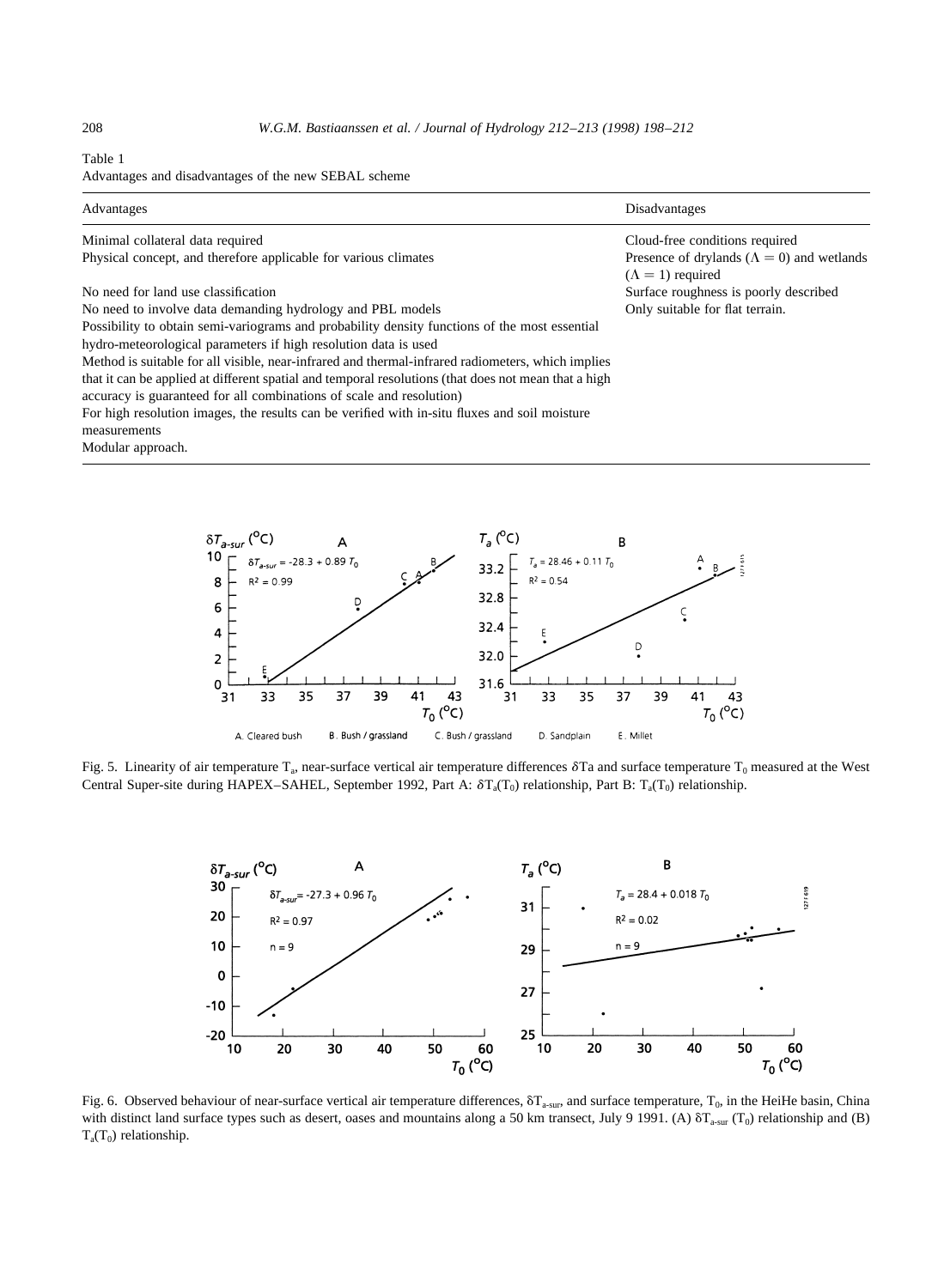| $Wm^{-2}$ sr <sup>-1</sup> $\mu$ m <sup>-1</sup><br>$K_{\text{TOA}}^{\dagger}(\mathbf{b})$<br>$K_{\text{TOA}}^{\dagger}(b)(x, y) = c_{15} + (c_{16} -$<br>1.<br>$c_{15}$ )/255 DN(x, y)<br>δ<br>$\delta = 0.409$ *sin(0.0172 J - 1.39)<br>2.<br>Rad<br>3.<br>omega; a(x)<br>Rad<br>$f(x) = \pi \{ t(x) - 12 \}/12$<br>Decimal hours<br>$T(x) = T + min/60 + long 12/\pi$<br>$\phi_{su}(x,y)$<br>Rad<br>$\cos \phi_{\rm su}(x, y) =$<br>4.<br>$\sin(\delta)\sin(\hat{a}(\theta))$ +<br>$\cos(\delta)\cos\{\text{lat}(y)\}\cos\{\omega(x)\}\$<br>$\mathrm{AU}$<br>5.<br>$d_{\rm s}$<br>$d_s = 1 + 0.0167 \sin (2 \pi (J -$<br>93.5))/365<br>$\mathrm{Wm}^{-2}$<br>$K_{\text{TOA}}^{\dagger}(\mathbf{b})$<br>varies with spectral<br>6.<br>characteristics of radiometer<br>$\mathrm{Wm}^{-2}$<br>$K_{\text{TOA}}^{\dagger}(\mathbf{b})$<br>$K_{\text{TOA}}^{\downarrow}(\mathbf{b}) =$<br>7.<br>$(K_{\text{TOA}}^{\downarrow}(b)\cos(\phi_{\text{su}})(x, y))/d^2$<br>$r_{\rm p}({\rm b})(x, y) = \pi K_{\rm TOA}^{\rm l}({\rm b})/K_{\rm TOA}^{\rm l}({\rm b})$<br>8.<br>$r_{\rm p}(\text{b})(x,y)$<br>9.<br>$r_p(x, y) = \int r_p(\lambda) d\lambda =$<br>$r_{\rm p}(x,y)$<br>$\sum c(b)_{I}r_{p}(b)_{I}$<br>$r_0(x, y) = (r_p(x, y) - r_a)/\tau_{sw}^2$<br>10.<br>$r_0(x,y)$<br>11.<br>NDVI $(x,y) = (r_0(\text{IR})(x,y)$ –<br>NDVI $(x,y)$<br>$r_0(R)(x,y)/(r_0(R)(x,y) +$<br>$r_0(R)(x,y)$<br>$\tau_{sw} = \tau_{sw}^{0.5} = ((r_p(x, y) - r_a)/r_0(x, y))^{0.5}$ (if $r_0$ is measured)<br>12.<br>$\tau_{\rm sw}$<br>$K^{\downarrow}(x, y)$<br>$\mathrm{Wm}^{-2}$<br>$K^1(x, y) = K^1_{\text{TOA}}(x, y) \tau_{sw}$<br>$\varepsilon'_2$ avg = 1.08(- ln $\tau_{sw}^{\text{avg}}$ ) <sup>0.265</sup><br>$L^1 = \varepsilon'_2$ avg $\sigma T^{*4}_4$<br>13.<br>$\frac{\varepsilon_2'}{\textrm{L}^{\downarrow}}$<br>14.<br>$\mathrm{Wm}^{-2}$<br>15.<br>$\epsilon_0(x,y) = 1.009 + 0.047 \ln$<br>16.<br>$\epsilon_0(x,y)$<br>NDVI(x,y)<br>$\mathrm{Wm}^{-2}$<br>$L_{\text{TOA}}^{\dagger}(b) = \tau_{\text{lw}} L^{\dagger}(b) + L_{\text{alm}}^{\dagger}(b) +$<br>17.<br>$T_0(x,y)$<br>$\tau_{\text{lw}}(1-\varepsilon_0)L^{\downarrow}(b)$<br>$T_0(x, y) = \left\{ [L_\lambda(T_0)^{\text{bh}} xy]/c_{16} \right\} c_{17}^{-1}$<br>$\cal K$<br>$\mathrm{Wm}^{-2}$<br>$L^{\dagger}(x,y)$<br>$L^{\dagger}(x, y) = \sigma \varepsilon_0(x, y) T_0^4(x, y)$<br>18.<br>$\mbox{Wm}^{-2}$<br>$Q^*(x, y) = K^{\downarrow}(x, y)$ –<br>19.<br>$Q^*(x,y)$<br>$r_0(x, y)K^{\downarrow}(x, y) + L^{\downarrow} -^{\uparrow}(x, y)$<br>Where<br>Weighing coefficient spectral<br>$c_b$<br>reflectance's<br>AU<br>earth-sun distance<br>$d_{\rm s}$<br>$\text{ms}^{-2}$<br>Acceleration caused by gravity<br>g<br>Vegetation height<br>$h_{v}$<br>m<br>J<br>day number<br>Atmospherical reflectance<br>$r_{\rm a}$<br>$r_{\rm p}(\lambda)$<br>spectral planetary reflectance<br>$T_{\rm s}$<br>soil temperature<br>K<br>h<br>local time<br>t<br>$t^\prime$<br>GMT time<br>h<br>δ<br>solar declanation<br>rad<br>$\rm W m^{-2}$ $\rm K^{-4}$<br>Stefan Boltzmann constant<br>$\sigma$<br>Atmospheric long wave<br>$\tau_{\text{lw}}$<br>transmittance<br>sun zenith angle<br>rad<br>$\phi_{\rm su}$<br>solar hour angle<br>rad<br>$\omega_{\rm a}$ | Computation step | Symbol | Unit | Equation |  |
|------------------------------------------------------------------------------------------------------------------------------------------------------------------------------------------------------------------------------------------------------------------------------------------------------------------------------------------------------------------------------------------------------------------------------------------------------------------------------------------------------------------------------------------------------------------------------------------------------------------------------------------------------------------------------------------------------------------------------------------------------------------------------------------------------------------------------------------------------------------------------------------------------------------------------------------------------------------------------------------------------------------------------------------------------------------------------------------------------------------------------------------------------------------------------------------------------------------------------------------------------------------------------------------------------------------------------------------------------------------------------------------------------------------------------------------------------------------------------------------------------------------------------------------------------------------------------------------------------------------------------------------------------------------------------------------------------------------------------------------------------------------------------------------------------------------------------------------------------------------------------------------------------------------------------------------------------------------------------------------------------------------------------------------------------------------------------------------------------------------------------------------------------------------------------------------------------------------------------------------------------------------------------------------------------------------------------------------------------------------------------------------------------------------------------------------------------------------------------------------------------------------------------------------------------------------------------------------------------------------------------------------------------------------------------------------------------------------------------------------------------------------------------------------------------------------------------------------------------------------------------------------------------------------------------------------------------------------------------------------------------------------------------------------------------------------------------------------------------------------------------------------------------------------------------------------------------------------------------------------|------------------|--------|------|----------|--|
|                                                                                                                                                                                                                                                                                                                                                                                                                                                                                                                                                                                                                                                                                                                                                                                                                                                                                                                                                                                                                                                                                                                                                                                                                                                                                                                                                                                                                                                                                                                                                                                                                                                                                                                                                                                                                                                                                                                                                                                                                                                                                                                                                                                                                                                                                                                                                                                                                                                                                                                                                                                                                                                                                                                                                                                                                                                                                                                                                                                                                                                                                                                                                                                                                                          |                  |        |      |          |  |
|                                                                                                                                                                                                                                                                                                                                                                                                                                                                                                                                                                                                                                                                                                                                                                                                                                                                                                                                                                                                                                                                                                                                                                                                                                                                                                                                                                                                                                                                                                                                                                                                                                                                                                                                                                                                                                                                                                                                                                                                                                                                                                                                                                                                                                                                                                                                                                                                                                                                                                                                                                                                                                                                                                                                                                                                                                                                                                                                                                                                                                                                                                                                                                                                                                          |                  |        |      |          |  |
|                                                                                                                                                                                                                                                                                                                                                                                                                                                                                                                                                                                                                                                                                                                                                                                                                                                                                                                                                                                                                                                                                                                                                                                                                                                                                                                                                                                                                                                                                                                                                                                                                                                                                                                                                                                                                                                                                                                                                                                                                                                                                                                                                                                                                                                                                                                                                                                                                                                                                                                                                                                                                                                                                                                                                                                                                                                                                                                                                                                                                                                                                                                                                                                                                                          |                  |        |      |          |  |
|                                                                                                                                                                                                                                                                                                                                                                                                                                                                                                                                                                                                                                                                                                                                                                                                                                                                                                                                                                                                                                                                                                                                                                                                                                                                                                                                                                                                                                                                                                                                                                                                                                                                                                                                                                                                                                                                                                                                                                                                                                                                                                                                                                                                                                                                                                                                                                                                                                                                                                                                                                                                                                                                                                                                                                                                                                                                                                                                                                                                                                                                                                                                                                                                                                          |                  |        |      |          |  |
|                                                                                                                                                                                                                                                                                                                                                                                                                                                                                                                                                                                                                                                                                                                                                                                                                                                                                                                                                                                                                                                                                                                                                                                                                                                                                                                                                                                                                                                                                                                                                                                                                                                                                                                                                                                                                                                                                                                                                                                                                                                                                                                                                                                                                                                                                                                                                                                                                                                                                                                                                                                                                                                                                                                                                                                                                                                                                                                                                                                                                                                                                                                                                                                                                                          |                  |        |      |          |  |
|                                                                                                                                                                                                                                                                                                                                                                                                                                                                                                                                                                                                                                                                                                                                                                                                                                                                                                                                                                                                                                                                                                                                                                                                                                                                                                                                                                                                                                                                                                                                                                                                                                                                                                                                                                                                                                                                                                                                                                                                                                                                                                                                                                                                                                                                                                                                                                                                                                                                                                                                                                                                                                                                                                                                                                                                                                                                                                                                                                                                                                                                                                                                                                                                                                          |                  |        |      |          |  |
|                                                                                                                                                                                                                                                                                                                                                                                                                                                                                                                                                                                                                                                                                                                                                                                                                                                                                                                                                                                                                                                                                                                                                                                                                                                                                                                                                                                                                                                                                                                                                                                                                                                                                                                                                                                                                                                                                                                                                                                                                                                                                                                                                                                                                                                                                                                                                                                                                                                                                                                                                                                                                                                                                                                                                                                                                                                                                                                                                                                                                                                                                                                                                                                                                                          |                  |        |      |          |  |
|                                                                                                                                                                                                                                                                                                                                                                                                                                                                                                                                                                                                                                                                                                                                                                                                                                                                                                                                                                                                                                                                                                                                                                                                                                                                                                                                                                                                                                                                                                                                                                                                                                                                                                                                                                                                                                                                                                                                                                                                                                                                                                                                                                                                                                                                                                                                                                                                                                                                                                                                                                                                                                                                                                                                                                                                                                                                                                                                                                                                                                                                                                                                                                                                                                          |                  |        |      |          |  |
|                                                                                                                                                                                                                                                                                                                                                                                                                                                                                                                                                                                                                                                                                                                                                                                                                                                                                                                                                                                                                                                                                                                                                                                                                                                                                                                                                                                                                                                                                                                                                                                                                                                                                                                                                                                                                                                                                                                                                                                                                                                                                                                                                                                                                                                                                                                                                                                                                                                                                                                                                                                                                                                                                                                                                                                                                                                                                                                                                                                                                                                                                                                                                                                                                                          |                  |        |      |          |  |
|                                                                                                                                                                                                                                                                                                                                                                                                                                                                                                                                                                                                                                                                                                                                                                                                                                                                                                                                                                                                                                                                                                                                                                                                                                                                                                                                                                                                                                                                                                                                                                                                                                                                                                                                                                                                                                                                                                                                                                                                                                                                                                                                                                                                                                                                                                                                                                                                                                                                                                                                                                                                                                                                                                                                                                                                                                                                                                                                                                                                                                                                                                                                                                                                                                          |                  |        |      |          |  |
|                                                                                                                                                                                                                                                                                                                                                                                                                                                                                                                                                                                                                                                                                                                                                                                                                                                                                                                                                                                                                                                                                                                                                                                                                                                                                                                                                                                                                                                                                                                                                                                                                                                                                                                                                                                                                                                                                                                                                                                                                                                                                                                                                                                                                                                                                                                                                                                                                                                                                                                                                                                                                                                                                                                                                                                                                                                                                                                                                                                                                                                                                                                                                                                                                                          |                  |        |      |          |  |
|                                                                                                                                                                                                                                                                                                                                                                                                                                                                                                                                                                                                                                                                                                                                                                                                                                                                                                                                                                                                                                                                                                                                                                                                                                                                                                                                                                                                                                                                                                                                                                                                                                                                                                                                                                                                                                                                                                                                                                                                                                                                                                                                                                                                                                                                                                                                                                                                                                                                                                                                                                                                                                                                                                                                                                                                                                                                                                                                                                                                                                                                                                                                                                                                                                          |                  |        |      |          |  |
|                                                                                                                                                                                                                                                                                                                                                                                                                                                                                                                                                                                                                                                                                                                                                                                                                                                                                                                                                                                                                                                                                                                                                                                                                                                                                                                                                                                                                                                                                                                                                                                                                                                                                                                                                                                                                                                                                                                                                                                                                                                                                                                                                                                                                                                                                                                                                                                                                                                                                                                                                                                                                                                                                                                                                                                                                                                                                                                                                                                                                                                                                                                                                                                                                                          |                  |        |      |          |  |
|                                                                                                                                                                                                                                                                                                                                                                                                                                                                                                                                                                                                                                                                                                                                                                                                                                                                                                                                                                                                                                                                                                                                                                                                                                                                                                                                                                                                                                                                                                                                                                                                                                                                                                                                                                                                                                                                                                                                                                                                                                                                                                                                                                                                                                                                                                                                                                                                                                                                                                                                                                                                                                                                                                                                                                                                                                                                                                                                                                                                                                                                                                                                                                                                                                          |                  |        |      |          |  |
|                                                                                                                                                                                                                                                                                                                                                                                                                                                                                                                                                                                                                                                                                                                                                                                                                                                                                                                                                                                                                                                                                                                                                                                                                                                                                                                                                                                                                                                                                                                                                                                                                                                                                                                                                                                                                                                                                                                                                                                                                                                                                                                                                                                                                                                                                                                                                                                                                                                                                                                                                                                                                                                                                                                                                                                                                                                                                                                                                                                                                                                                                                                                                                                                                                          |                  |        |      |          |  |
|                                                                                                                                                                                                                                                                                                                                                                                                                                                                                                                                                                                                                                                                                                                                                                                                                                                                                                                                                                                                                                                                                                                                                                                                                                                                                                                                                                                                                                                                                                                                                                                                                                                                                                                                                                                                                                                                                                                                                                                                                                                                                                                                                                                                                                                                                                                                                                                                                                                                                                                                                                                                                                                                                                                                                                                                                                                                                                                                                                                                                                                                                                                                                                                                                                          |                  |        |      |          |  |
|                                                                                                                                                                                                                                                                                                                                                                                                                                                                                                                                                                                                                                                                                                                                                                                                                                                                                                                                                                                                                                                                                                                                                                                                                                                                                                                                                                                                                                                                                                                                                                                                                                                                                                                                                                                                                                                                                                                                                                                                                                                                                                                                                                                                                                                                                                                                                                                                                                                                                                                                                                                                                                                                                                                                                                                                                                                                                                                                                                                                                                                                                                                                                                                                                                          |                  |        |      |          |  |
|                                                                                                                                                                                                                                                                                                                                                                                                                                                                                                                                                                                                                                                                                                                                                                                                                                                                                                                                                                                                                                                                                                                                                                                                                                                                                                                                                                                                                                                                                                                                                                                                                                                                                                                                                                                                                                                                                                                                                                                                                                                                                                                                                                                                                                                                                                                                                                                                                                                                                                                                                                                                                                                                                                                                                                                                                                                                                                                                                                                                                                                                                                                                                                                                                                          |                  |        |      |          |  |
|                                                                                                                                                                                                                                                                                                                                                                                                                                                                                                                                                                                                                                                                                                                                                                                                                                                                                                                                                                                                                                                                                                                                                                                                                                                                                                                                                                                                                                                                                                                                                                                                                                                                                                                                                                                                                                                                                                                                                                                                                                                                                                                                                                                                                                                                                                                                                                                                                                                                                                                                                                                                                                                                                                                                                                                                                                                                                                                                                                                                                                                                                                                                                                                                                                          |                  |        |      |          |  |
|                                                                                                                                                                                                                                                                                                                                                                                                                                                                                                                                                                                                                                                                                                                                                                                                                                                                                                                                                                                                                                                                                                                                                                                                                                                                                                                                                                                                                                                                                                                                                                                                                                                                                                                                                                                                                                                                                                                                                                                                                                                                                                                                                                                                                                                                                                                                                                                                                                                                                                                                                                                                                                                                                                                                                                                                                                                                                                                                                                                                                                                                                                                                                                                                                                          |                  |        |      |          |  |
|                                                                                                                                                                                                                                                                                                                                                                                                                                                                                                                                                                                                                                                                                                                                                                                                                                                                                                                                                                                                                                                                                                                                                                                                                                                                                                                                                                                                                                                                                                                                                                                                                                                                                                                                                                                                                                                                                                                                                                                                                                                                                                                                                                                                                                                                                                                                                                                                                                                                                                                                                                                                                                                                                                                                                                                                                                                                                                                                                                                                                                                                                                                                                                                                                                          |                  |        |      |          |  |
|                                                                                                                                                                                                                                                                                                                                                                                                                                                                                                                                                                                                                                                                                                                                                                                                                                                                                                                                                                                                                                                                                                                                                                                                                                                                                                                                                                                                                                                                                                                                                                                                                                                                                                                                                                                                                                                                                                                                                                                                                                                                                                                                                                                                                                                                                                                                                                                                                                                                                                                                                                                                                                                                                                                                                                                                                                                                                                                                                                                                                                                                                                                                                                                                                                          |                  |        |      |          |  |
|                                                                                                                                                                                                                                                                                                                                                                                                                                                                                                                                                                                                                                                                                                                                                                                                                                                                                                                                                                                                                                                                                                                                                                                                                                                                                                                                                                                                                                                                                                                                                                                                                                                                                                                                                                                                                                                                                                                                                                                                                                                                                                                                                                                                                                                                                                                                                                                                                                                                                                                                                                                                                                                                                                                                                                                                                                                                                                                                                                                                                                                                                                                                                                                                                                          |                  |        |      |          |  |
|                                                                                                                                                                                                                                                                                                                                                                                                                                                                                                                                                                                                                                                                                                                                                                                                                                                                                                                                                                                                                                                                                                                                                                                                                                                                                                                                                                                                                                                                                                                                                                                                                                                                                                                                                                                                                                                                                                                                                                                                                                                                                                                                                                                                                                                                                                                                                                                                                                                                                                                                                                                                                                                                                                                                                                                                                                                                                                                                                                                                                                                                                                                                                                                                                                          |                  |        |      |          |  |
|                                                                                                                                                                                                                                                                                                                                                                                                                                                                                                                                                                                                                                                                                                                                                                                                                                                                                                                                                                                                                                                                                                                                                                                                                                                                                                                                                                                                                                                                                                                                                                                                                                                                                                                                                                                                                                                                                                                                                                                                                                                                                                                                                                                                                                                                                                                                                                                                                                                                                                                                                                                                                                                                                                                                                                                                                                                                                                                                                                                                                                                                                                                                                                                                                                          |                  |        |      |          |  |
|                                                                                                                                                                                                                                                                                                                                                                                                                                                                                                                                                                                                                                                                                                                                                                                                                                                                                                                                                                                                                                                                                                                                                                                                                                                                                                                                                                                                                                                                                                                                                                                                                                                                                                                                                                                                                                                                                                                                                                                                                                                                                                                                                                                                                                                                                                                                                                                                                                                                                                                                                                                                                                                                                                                                                                                                                                                                                                                                                                                                                                                                                                                                                                                                                                          |                  |        |      |          |  |
|                                                                                                                                                                                                                                                                                                                                                                                                                                                                                                                                                                                                                                                                                                                                                                                                                                                                                                                                                                                                                                                                                                                                                                                                                                                                                                                                                                                                                                                                                                                                                                                                                                                                                                                                                                                                                                                                                                                                                                                                                                                                                                                                                                                                                                                                                                                                                                                                                                                                                                                                                                                                                                                                                                                                                                                                                                                                                                                                                                                                                                                                                                                                                                                                                                          |                  |        |      |          |  |
|                                                                                                                                                                                                                                                                                                                                                                                                                                                                                                                                                                                                                                                                                                                                                                                                                                                                                                                                                                                                                                                                                                                                                                                                                                                                                                                                                                                                                                                                                                                                                                                                                                                                                                                                                                                                                                                                                                                                                                                                                                                                                                                                                                                                                                                                                                                                                                                                                                                                                                                                                                                                                                                                                                                                                                                                                                                                                                                                                                                                                                                                                                                                                                                                                                          |                  |        |      |          |  |
|                                                                                                                                                                                                                                                                                                                                                                                                                                                                                                                                                                                                                                                                                                                                                                                                                                                                                                                                                                                                                                                                                                                                                                                                                                                                                                                                                                                                                                                                                                                                                                                                                                                                                                                                                                                                                                                                                                                                                                                                                                                                                                                                                                                                                                                                                                                                                                                                                                                                                                                                                                                                                                                                                                                                                                                                                                                                                                                                                                                                                                                                                                                                                                                                                                          |                  |        |      |          |  |
|                                                                                                                                                                                                                                                                                                                                                                                                                                                                                                                                                                                                                                                                                                                                                                                                                                                                                                                                                                                                                                                                                                                                                                                                                                                                                                                                                                                                                                                                                                                                                                                                                                                                                                                                                                                                                                                                                                                                                                                                                                                                                                                                                                                                                                                                                                                                                                                                                                                                                                                                                                                                                                                                                                                                                                                                                                                                                                                                                                                                                                                                                                                                                                                                                                          |                  |        |      |          |  |
|                                                                                                                                                                                                                                                                                                                                                                                                                                                                                                                                                                                                                                                                                                                                                                                                                                                                                                                                                                                                                                                                                                                                                                                                                                                                                                                                                                                                                                                                                                                                                                                                                                                                                                                                                                                                                                                                                                                                                                                                                                                                                                                                                                                                                                                                                                                                                                                                                                                                                                                                                                                                                                                                                                                                                                                                                                                                                                                                                                                                                                                                                                                                                                                                                                          |                  |        |      |          |  |
|                                                                                                                                                                                                                                                                                                                                                                                                                                                                                                                                                                                                                                                                                                                                                                                                                                                                                                                                                                                                                                                                                                                                                                                                                                                                                                                                                                                                                                                                                                                                                                                                                                                                                                                                                                                                                                                                                                                                                                                                                                                                                                                                                                                                                                                                                                                                                                                                                                                                                                                                                                                                                                                                                                                                                                                                                                                                                                                                                                                                                                                                                                                                                                                                                                          |                  |        |      |          |  |
|                                                                                                                                                                                                                                                                                                                                                                                                                                                                                                                                                                                                                                                                                                                                                                                                                                                                                                                                                                                                                                                                                                                                                                                                                                                                                                                                                                                                                                                                                                                                                                                                                                                                                                                                                                                                                                                                                                                                                                                                                                                                                                                                                                                                                                                                                                                                                                                                                                                                                                                                                                                                                                                                                                                                                                                                                                                                                                                                                                                                                                                                                                                                                                                                                                          |                  |        |      |          |  |
|                                                                                                                                                                                                                                                                                                                                                                                                                                                                                                                                                                                                                                                                                                                                                                                                                                                                                                                                                                                                                                                                                                                                                                                                                                                                                                                                                                                                                                                                                                                                                                                                                                                                                                                                                                                                                                                                                                                                                                                                                                                                                                                                                                                                                                                                                                                                                                                                                                                                                                                                                                                                                                                                                                                                                                                                                                                                                                                                                                                                                                                                                                                                                                                                                                          |                  |        |      |          |  |
|                                                                                                                                                                                                                                                                                                                                                                                                                                                                                                                                                                                                                                                                                                                                                                                                                                                                                                                                                                                                                                                                                                                                                                                                                                                                                                                                                                                                                                                                                                                                                                                                                                                                                                                                                                                                                                                                                                                                                                                                                                                                                                                                                                                                                                                                                                                                                                                                                                                                                                                                                                                                                                                                                                                                                                                                                                                                                                                                                                                                                                                                                                                                                                                                                                          |                  |        |      |          |  |
|                                                                                                                                                                                                                                                                                                                                                                                                                                                                                                                                                                                                                                                                                                                                                                                                                                                                                                                                                                                                                                                                                                                                                                                                                                                                                                                                                                                                                                                                                                                                                                                                                                                                                                                                                                                                                                                                                                                                                                                                                                                                                                                                                                                                                                                                                                                                                                                                                                                                                                                                                                                                                                                                                                                                                                                                                                                                                                                                                                                                                                                                                                                                                                                                                                          |                  |        |      |          |  |
|                                                                                                                                                                                                                                                                                                                                                                                                                                                                                                                                                                                                                                                                                                                                                                                                                                                                                                                                                                                                                                                                                                                                                                                                                                                                                                                                                                                                                                                                                                                                                                                                                                                                                                                                                                                                                                                                                                                                                                                                                                                                                                                                                                                                                                                                                                                                                                                                                                                                                                                                                                                                                                                                                                                                                                                                                                                                                                                                                                                                                                                                                                                                                                                                                                          |                  |        |      |          |  |
|                                                                                                                                                                                                                                                                                                                                                                                                                                                                                                                                                                                                                                                                                                                                                                                                                                                                                                                                                                                                                                                                                                                                                                                                                                                                                                                                                                                                                                                                                                                                                                                                                                                                                                                                                                                                                                                                                                                                                                                                                                                                                                                                                                                                                                                                                                                                                                                                                                                                                                                                                                                                                                                                                                                                                                                                                                                                                                                                                                                                                                                                                                                                                                                                                                          |                  |        |      |          |  |
|                                                                                                                                                                                                                                                                                                                                                                                                                                                                                                                                                                                                                                                                                                                                                                                                                                                                                                                                                                                                                                                                                                                                                                                                                                                                                                                                                                                                                                                                                                                                                                                                                                                                                                                                                                                                                                                                                                                                                                                                                                                                                                                                                                                                                                                                                                                                                                                                                                                                                                                                                                                                                                                                                                                                                                                                                                                                                                                                                                                                                                                                                                                                                                                                                                          |                  |        |      |          |  |
|                                                                                                                                                                                                                                                                                                                                                                                                                                                                                                                                                                                                                                                                                                                                                                                                                                                                                                                                                                                                                                                                                                                                                                                                                                                                                                                                                                                                                                                                                                                                                                                                                                                                                                                                                                                                                                                                                                                                                                                                                                                                                                                                                                                                                                                                                                                                                                                                                                                                                                                                                                                                                                                                                                                                                                                                                                                                                                                                                                                                                                                                                                                                                                                                                                          |                  |        |      |          |  |
|                                                                                                                                                                                                                                                                                                                                                                                                                                                                                                                                                                                                                                                                                                                                                                                                                                                                                                                                                                                                                                                                                                                                                                                                                                                                                                                                                                                                                                                                                                                                                                                                                                                                                                                                                                                                                                                                                                                                                                                                                                                                                                                                                                                                                                                                                                                                                                                                                                                                                                                                                                                                                                                                                                                                                                                                                                                                                                                                                                                                                                                                                                                                                                                                                                          |                  |        |      |          |  |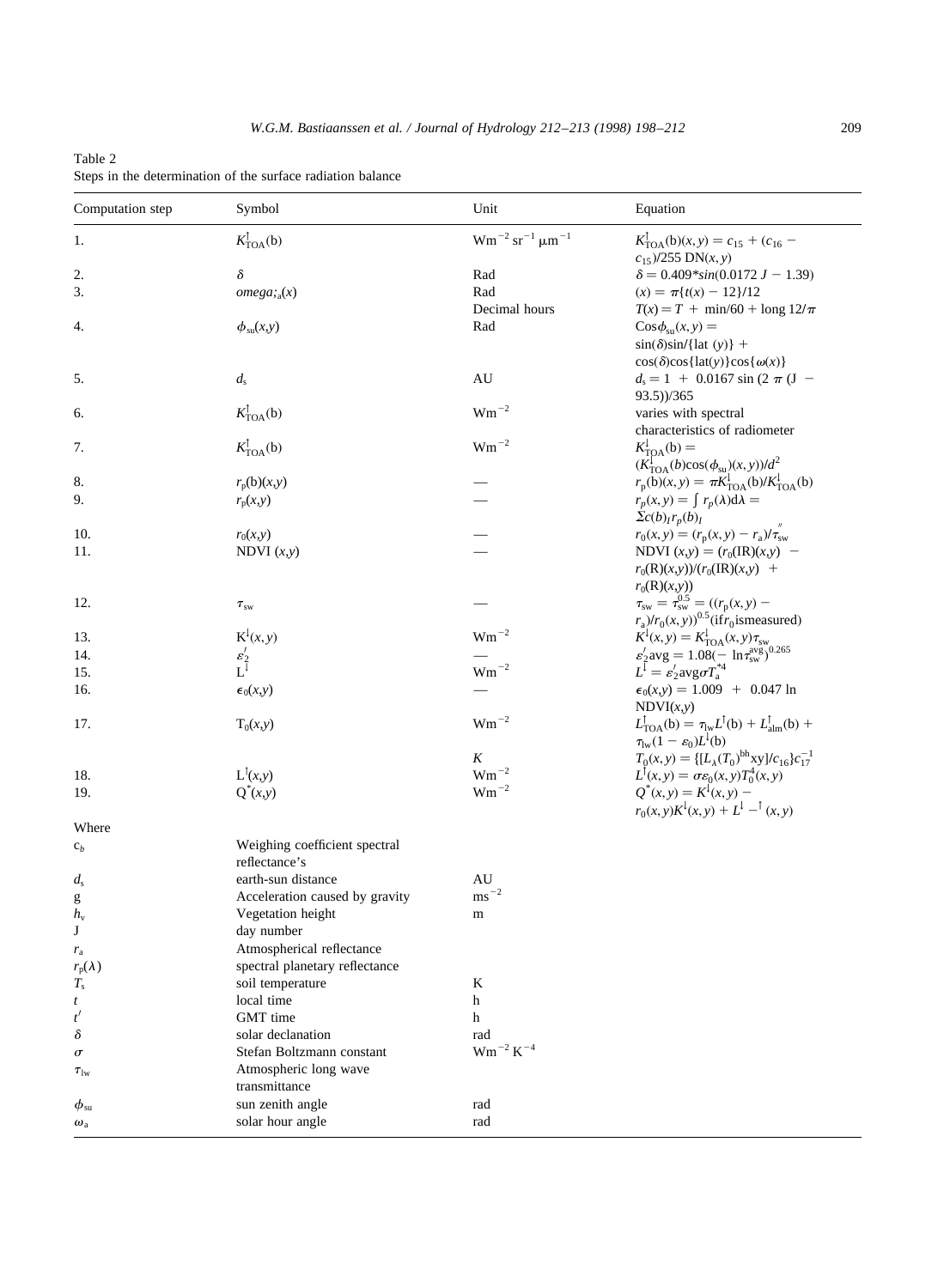advantages and disadvantages are summarized in Table 1.

# **8. Conclusions**

Contrary to the findings of Hall et al. (1992), realistic H-fluxes can be derived from thermal infrared remote sensing measurements. The solution lies essentially in deducing  $\delta T_a$  from a predefined value of  $kB^{-1}$  together with H of non-evaporating land surfaces. It is suggested that this has more potential than calibrating  $kB^{-1}$  for a unique combination of  $T_0$ ,  $T_a$  and H. This is considered to be an improvement in assessing the spatial variation of H because the spatial variation of  $z_{0h}(x,y)$  is much more uncertain than of  $\delta T_a$ . The linear  $\delta T_a(T_0)$  hypothesis for heterogeneous terrain conditions is experimentally proven. The advantage to the present approach appears to be the lower demands for input information.

Although the main principals are based on the physics of heat transfer and conservation of energy, empirical relationships were deemed to involve. The empirical relationships between

 $L^{\dagger}$ (b)/ $L^{\dagger}_{TOA}$ (b),  $r_0(r_p)$ ,  $\Gamma(T_0, r_0, \text{NDVI})$ ,  $T_0(r_0)$ ,  $\delta T_a(T_0)$ ,  $\times \varepsilon'(\tau_{sw}), \varepsilon_0(\mathrm{NDVI})$ 

and  $z_{0m}$ (NDVI) are valid for describing the environmental conditions. The latter does not imply that the

Table 3 Steps in the determination of the momentum flux

coefficients in the relationship are the same for each area, for each acquisition time and for each length scale. The  $L^{\dagger}$ (b) $/L^{\dagger}_{\text{TOA}}$ (b) and  $r_0(r_p)$  relationships vary with atmospheric conditions and need to be tested for each image with pyranometers for  $K^{\downarrow}$  and temperature at a few selected synoptic stations. The  $\delta T_a(T_0)$  relationship is automatically adjusted, as it is part of the H-inversion scheme. A thorough sensitivity analysis has been performed (Bastiaanssen, 1995), revealing that the fluxes are insensitive to the empirical equations with regression coefficients which do not change, i.e. the  $\Gamma(r_0, T_0, NDVI)$ ,  $\epsilon'(\tau_{sw})$  and  $\epsilon_0$ (NDVI) relationships. The price to pay for this new approach is the dependence on the correctness of empirical relationships. Experiences gained during the last 5 y are, however, encouraging. Paper 2 demonstrates the accuracies attainable with SEBAL in relation to scale.

### **Acknowledgements**

The authors are indebted to Mrs. Mieke van Dijk for her skilful help in preparing the electronic manuscript. The assistance of Mr. Bram ten Cate in the organisation of the final editing is acknowledged. The helping hand of Dr. Jim Lenahan of the International Water Management Institute at Colombo, (Sri Lanka) is respectfully appreciated.

| Computation step | Symbol                        | Unit                     | Expression                                                                                                           |
|------------------|-------------------------------|--------------------------|----------------------------------------------------------------------------------------------------------------------|
| 1.               | $z_{0m}(x,y)$                 | M                        | $z_{0m}(x, y) = \exp(c_2 +$<br>$c_3$ NDVI $(x, y)$                                                                   |
| 2.               | $z_{0h}(x,y)$                 | M                        | $z_{0h}(x, y) = z_{0m}(x, y)/\exp kB^{-1}$                                                                           |
| 3.               | $z_{0h}^{\text{eff}}$         | M                        | $z_{0h}^{\text{eff}} = \exp{\{\ln z_{0h}(x, y)/n\}}$                                                                 |
| 4.               | $\partial L^* / \partial T_0$ | $\rm W m^{-2} \, K^{-1}$ | $\partial L^* / \partial T_0 = -4 \varepsilon_0^{\text{dry}} \sigma T_0^{\text{dry}}$                                |
| 5.               | $\partial G_0/\partial T_0$   | $\rm W m^{-2} \, K^{-1}$ | $G_0 = c_4 + c_3 T_0$                                                                                                |
| 6.               | $\partial r_0/\partial T_0$   | $K^{-1}$                 | $T_0 = c_6 + c_7 r_0$                                                                                                |
| 7.               | $r_{\rm at}^{\rm Bdry}$       | $\rm{cm}^{-1}$           | $r_{\text{ah}}^{\text{Bdry}} = f(\partial H/\partial T_0, H^{\text{dry}}, T_0^{\text{dry}})$                         |
| 8.               | $H^{\rm dry}$                 | $Wm^{-2}$                | $H^{dry} = {\sum (Q^*(x, y)G_0(x, y))}/n$                                                                            |
| 9.               | $L^{\rm dry}$                 | m                        | $L^{\text{dry}} = (\rho_{\text{a}} c_{\text{p}} u^{\text{dry3}}_{\ast} T^{\text{dry}}) / (\text{kg} H^{\text{dry}})$ |
| 10.              | $u_{\text{sur}}^{\text{eff}}$ | $\text{ms}^{-1}$         | $u_{\text{sur}}^{\text{eff}} = (\ln z_B / z_{0\text{m}}^{\text{dry}} - \psi_0^{\text{dry}}) u^{\text{adv}} / k$      |
| 11.              | $u*(x,y)$                     | $\text{ms}^{-1}$         | $u^*(x, y) = \{\ln z_{\text{sur}}/z_{0\text{m}}(x, y) - \psi^{k u_{\text{sur}}^{\text{eff}}}\}$                      |
| 12.              |                               | $Nm^{-2}$                | $\tau(x, y) = \rho_a u^2$                                                                                            |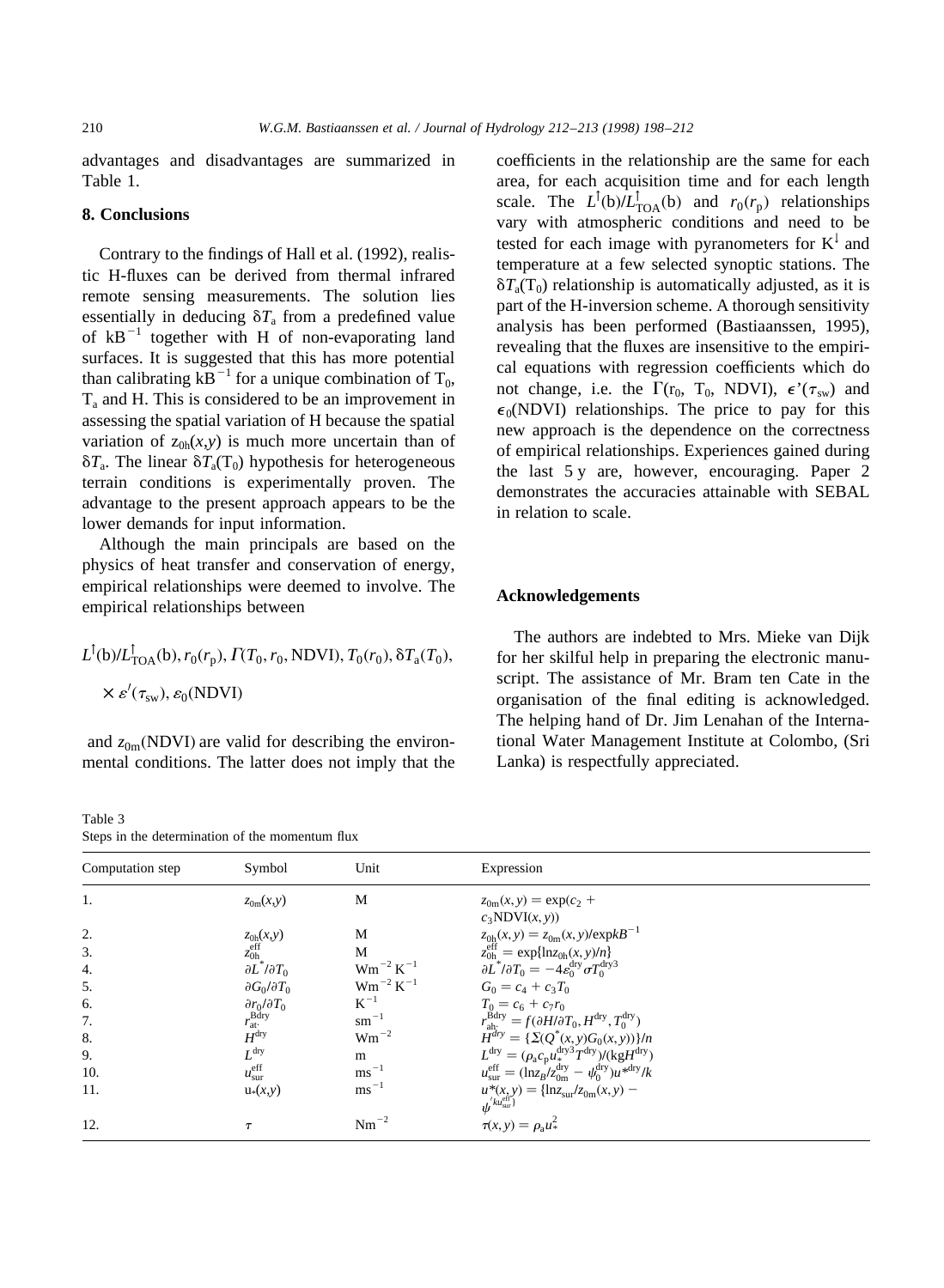| Table 4 |                                                            |  |  |
|---------|------------------------------------------------------------|--|--|
|         | Steps in the determination of the sensible and latent flux |  |  |

| Computation step | Symbol                   | Unit             | Expression                                                                                                |  |
|------------------|--------------------------|------------------|-----------------------------------------------------------------------------------------------------------|--|
| 1.               | $r_{\text{absur}}(x, y)$ | $\text{cm}^{-1}$ | $r_{\text{absur}}(x, y) =$<br>$\{\ln z_{\rm sur}/z_{0h}(x, y) - \psi_{h-\rm sur}(x, y)\}/\{ku_*(x, y)\}\$ |  |
| 2.               | $\delta T_a(x,y)$        | $^{\circ}C$      | $\delta T_a(x, y) = c_4 T_0(x, y) - c_5$                                                                  |  |
| 3.               | H(x,y)                   | $Wm^{-2}$        | $H(x, y) = \rho_a c_p \delta T_a(x, y) / r_{\text{absur}}(x, y)$                                          |  |
| 4.               | L(x,y)                   | m                | $L(x, y) = [\rho_a c_p u_*(x, y)^3 T_0]/[kgH(x, y)]$                                                      |  |
| 5.               | $\lambda E(x,y)$         | $Wm^{-2}$        | $\lambda E(x, y) = Q^{(x, y)} - G_0(x, y) - H$<br>(x,y)                                                   |  |

#### **Appendix A. Net radiation calculation scheme**

Table 2

# **Appendix B. Momentum flux calculation scheme**

Table 3

# **Appendix C. Sensible heat flux calculation scheme**

Table 4

# **References**

- Bastiaanssen, W.G.M., 1995. Regionalization of surface flux densities and moisture indicators in composite terrain, Ph.D. thesis, Agricultural University, Wageningen, The Netherlands, p. 288.
- Bastiaanssen, W.G.M., 1998. Remote sensing in water resources management: the state of the art, International Water Management Institute, Colombo, Sri Lanka, p. 118.
- Beljaars, A.C.M., Holtslag, A.A.M., 1991. Flux parameterization over land surfaces for atmospheric models. J. of Applied Met. 30 (3), 327–341.
- Blyth, E.M., Dolman, A.J., 1995. The roughness length for heat of sparse vegetation. J. of Applied Met. 34, 583–585.
- Bouman, B.A.M., van Keulen, H., van Laar, H.H., Rabbinge, R., 1996. The school of de Wit crop growth simulation models: a pedigree and historical overview. Agricultural Systems 52 (2/3), 171–198.
- Brutsaert, W., Hsu, A.Y., Schmugge, T.J., 1993. Parameterization of surface heat fluxes above forest with satellite thermal sensing and boundary layer soundings. J. of Applied Met. 32 (5), 909–917.
- Carlson, T.N., Taconet, O., Vidal, A., Gilles, R.R., Olioso, A., Humes, K., 1995. An overview of the workshop on thermal remote sensing, held at La Londe les Maures. Agr. and Forest Met. 77 (3/4), 141–152.
- Chen, T.S., Ohring, G., 1984. On the relationship between clear sky planetary and surface albedos. J. Atmos. Science 41, 156–158. Choudhury, B.J., Idso, S.B., Reginato, R.J., 1984. Analysis of an

empirical model for soil heat flux under a growing wheat crop for estimating evaporation by an infrared-temperature based energy balance equation. Agr. and Forest Met. 39, 283–297.

- Choudhury, B.J., 1989. Estimating evaporation and carbon assimilation using infrared temperature data. In: Asrar, G. (Eds.), Vistas in modeling, in Theory and Applications of Optical Remote Sensing. Wiley, New York, pp. 628–690.
- Choudhury, B.J., DiGirolamo, N.E., 1998. A biophysical processbased estimate of global land surface evaporation using satellite and ancillary data, 1 model description and comparison with observations. J. of Hydr. 205, 164–185.
- Claussen, M., 1990. Area-averaging of surface fluxes in a neutrally stratified, horizontally inhomogeneous atmospheric boundary layer. Atmospheric Environment A24 (6), 1349–1360.
- Clothier, B.E., Clawson, K.L., Pinter, P.J., Moran, M.S., Reginato, R.J., Jackson, R.D., 1986. Estimation of soil heat flux from net radiation during the growth of alfalfa. Agr. and Forest Met. 37, 319–329.
- Daughtry, C.S.T., Kustas, W.P., Moran, M.S., Pinter, P.J., Jackson, R.D., Brown, P.W., Nichols, W.D., Gay, L.W., 1990. Spectral estimates of net radiation and soil heat flux. Rem. Sens. Envir. 32, 111–124.
- Famigliette, J., Wood, E.F., 1994. Application of multiscale water and energy balance models on a tall grass prairi. Water Resources Research 30, 3079–3093.
- Fiedler, F., Panofsky, H.A., 1972. The geostrophic drag coefficient and the effective roughness length. Q. J. R. Met. Soc. 98, 213–220.
- Gay, L.W., Ch. Bernhofer, 1991. Enhancement of evapotranspiration by advection in arid regions. In: Kienitz et al. (Eds.), Hydrological interactions between atmosphere, soil and vegetatation. Proc. Vienna conference, vol. 204. IAHS Publication, pp. 147–156.
- van de Griend, A.A., Owe, M., 1992. On the relationship between thermal emissivity and the normalized difference vegetation index for natural surfaces. Int. J. of Rem. Sensing 14 (6), 1119–1131.
- Hall, F.G., Huemmrich, K.F., Goetz, S.J., Sellers, P.J., Nickeson, J.E., 1992. Satellite remote sensing of surface energy balance: success failures and unresolved issues in FIFE. J. of Geophysical Research 97 D17, 19061–19089.
- Holtslag, A.A.M., van Ulden, A.P., 1983. A simple-scheme for daytime estimates of the surface fluxes from routine weather data. J. of Climate and Applied Met. 22 (4), 517–529.
- Jackson, R.D., Reginato, R.J., Idso, S.B., 1977. Wheat canopy temperatures: A practical tool for evaluating water requirements. Water Res. Res 13, 651–656.